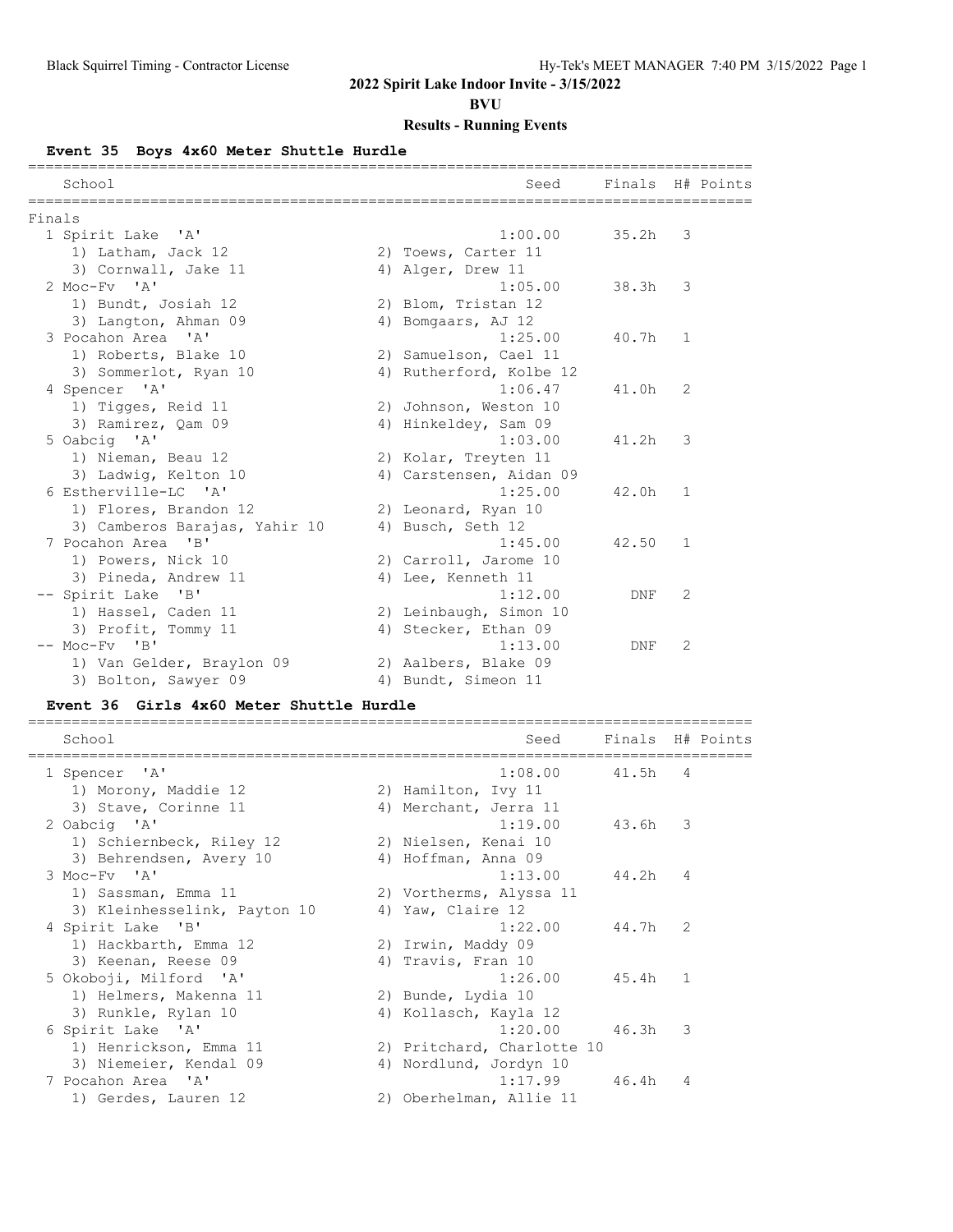### **BVU**

## **Results - Running Events**

## **....Event 36 Girls 4x60 Meter Shuttle Hurdle**

| 3) Point, Natalie 09      | 4) Oberhelman, Abby 11   |
|---------------------------|--------------------------|
| 8 Moc-Fv 'B'              | 1:20.00<br>46.5h 3       |
| 1) Wierda, Addison 12     | 2) Fleming, Cambri 12    |
| 3) Koedam, Eden 09        | 4) Dravland, Ava 12      |
| 9 Oabcig 'B'              | 48.9h 1<br>1:26.00       |
| 1) Roeder, Jaiden 09      | 2) Jepsen, Sierra 09     |
| 3) Friedrichsen, Jadyn 09 | 4) West, Kylie 10        |
| -- Spencer 'B'            | 1:20.00<br>-2<br>DNF     |
| 1) Wempe, Liz 09          | 2) Davis, Kyra 09        |
| 3) Gonzalez, Marissa 09   | 4) Graettinger, Jayna 11 |

### **Event 33 Girls Distance Medley**

| School                       |    | Seed                      | Finals Points       |  |
|------------------------------|----|---------------------------|---------------------|--|
| 1 Spirit Lake 'A'            |    |                           | $4:50.00$ $4:33.73$ |  |
| 1) Krieger, Katelyn 11       |    | 2) Kauffman, Mackenzie 11 |                     |  |
| 3) Ahrenstorff, Carlie Jo 12 |    | 4) Farmer, Mikayla 12     |                     |  |
| 2 Spencer 'A'                |    |                           | $4:40.50$ $4:44.72$ |  |
| 1) Vail, Tyriana 10          |    | 2) Piercy, Allison 12     |                     |  |
| 3) Morey, Emma 11            |    | 4) Fisher, Brenna 12      |                     |  |
| 3 Moc-Fy 'A'                 |    |                           | $4:36.00$ $4:48.50$ |  |
| 1) Fedders, Akeyma 12        |    | 2) Immeker, Maya 10       |                     |  |
| 3) McEwen, Maggie 09         | 4) | Huizenga, Lily 10         |                     |  |
| 4 Okoboji, Milford 'A'       |    |                           | $4:39.00$ $4:57.34$ |  |
| 1) Holmes, Zoey 10           |    | 2) Jorgensen, Ellsa 11    |                     |  |
| 3) Rabel, Harper 09          |    | 4) Duffy, Lexi 12         |                     |  |
| 5 Oabcig 'A'                 |    | 5:00.00                   | 5:00.34             |  |
| 1) Schroeder, Alex 11        |    | 2) Winterrowd, Abby 10    |                     |  |
| 3) Schroeder, Livi 09        |    | 4) Nakazawa, Miki 09      |                     |  |
| 6 Pocahon Area 'A'           |    | 4:59.24                   | 5:03.96             |  |
| 1) Vial, Madison 09          |    | 2) Vonnahme, Jenna 10     |                     |  |
| 3) Anderson, Allison 12      | 4) | Smith, Puritie 12         |                     |  |

## **Event 34 Boys Distance Medley**

| School                                          | Seed                  | Finals Points |  |
|-------------------------------------------------|-----------------------|---------------|--|
| 1 Spirit Lake 'A'                               | $4:00.50$ $3:49.86$   |               |  |
| 1) Sundall, Ryder 10                            | 2) Hussey, Qai 12     |               |  |
| 3) Theesfeld, Braden 11                         | 4) Backhaus, Ethan 12 |               |  |
| $2:07.378$ $(2:07.378)$ $3:49.856$ $(1:42.478)$ |                       |               |  |
| 2 Moc-Fy 'A'                                    | $3:56.00$ $3:50.03$   |               |  |
| 1) Blom, Tyson 12                               | 2) Bomgaars, AJ 12    |               |  |
| 3) Jager, Carson 11                             | 4) Jeltema, Luke 12   |               |  |
| $2:06.229$ $(2:06.229)$ $3:50.024$ $(1:43.795)$ |                       |               |  |
| 3 Estherville-LC 'A'                            | $4:00.00$ $3:54.01$   |               |  |
| 1) Anderson, Zack 12                            | 2) Whiting, Lamont 12 |               |  |
| 3) Jensen, Daryl 12                             | 4) Busch, Seth 12     |               |  |
| $2:09.853$ $(2:09.853)$ $3:54.006$ $(1:44.153)$ |                       |               |  |
| 4 Pocahon Area 'A'                              | $4:10.99$ $3:54.20$   |               |  |
| 1) Cook, Chase 12                               | 2) Lenz, Brandon 12   |               |  |
| 3) DeYoung, Josiah 09                           | 4) Gerdes, Jacob 11   |               |  |
| $2:09.265$ $(2:09.265)$ $3:54.198$ $(1:44.933)$ |                       |               |  |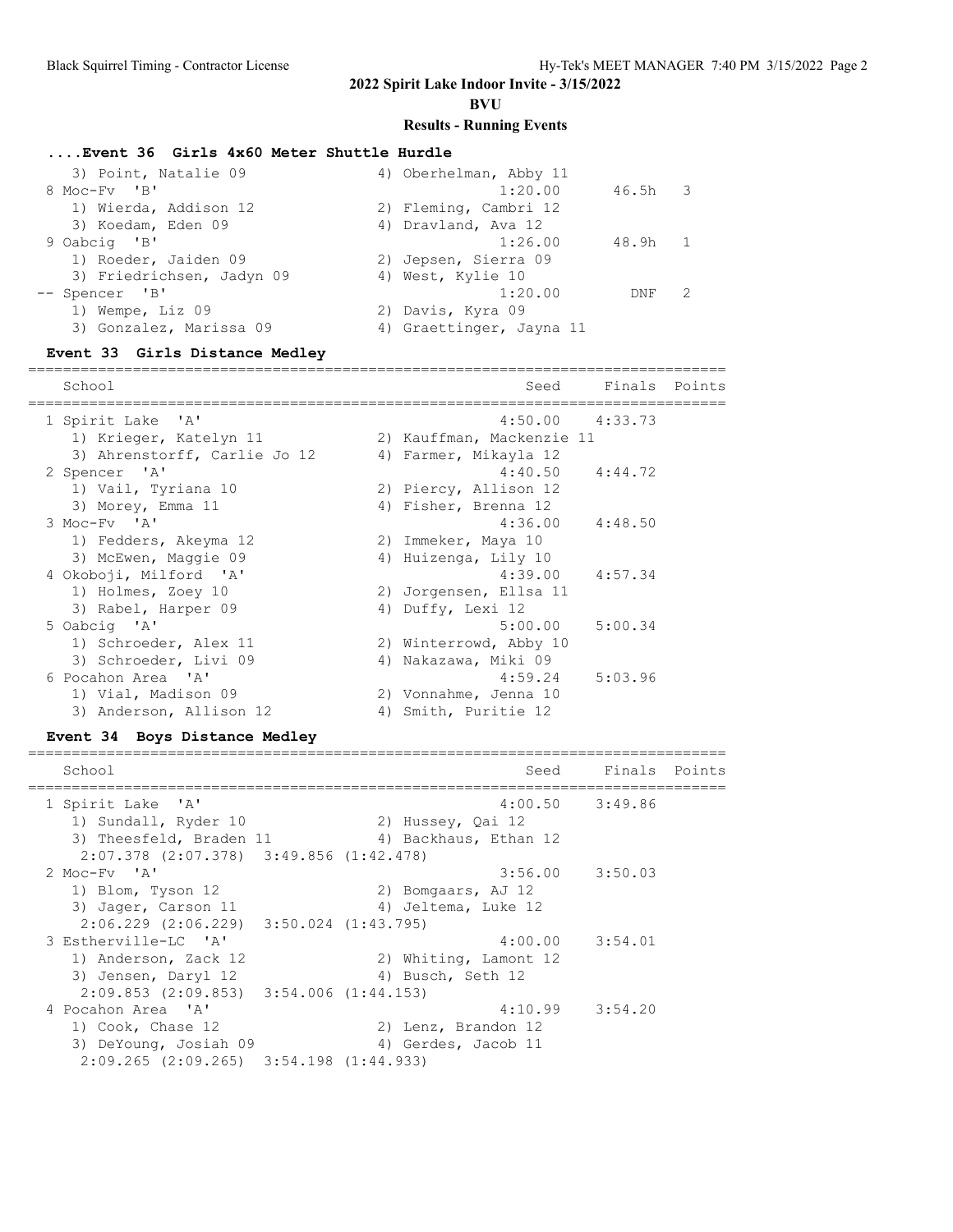**BVU**

#### **Results - Running Events**

### **....Event 34 Boys Distance Medley**

 5 Okoboji, Milford 'A' 3:58.00 4:07.72 1) Jones, Dylan 11 2) Vander Pol, Mason 12 3) Sehman, Tyler 11 (4) Heller, Logan 12 2:24.866 (2:24.866) 4:07.716 (1:42.850) 6 Spencer 'A' 3:54.45 4:08.07 1) Robbins, Miles 09 2) Wessels, Campbell 11 3) Timmer, Gavin 11 4) Munson, Van 10  $2:24.647$  (2:24.647)  $4:08.069$  (1:43.422)<br>7 Oabcig 'A'  $4:00.00$   $4:20.62$  1) Raasch, Tyler 09 2) Kolar, Brysen 09 3) Quirk, Karson 11 (4) Nakazawa, Joel 11 2:30.066 (2:30.066) 3:54.174 (1:24.108) 4:20.614 (26.440)

### **Event 11 Girls 1500 Meter Run**

=================================================================================== Name  $Year School$  Seed Finals H# Points =================================================================================== 1 Haverdink, Emily 12 Moc-Fv 5:16.00 5:00.74 2 18.185 (18.185) 56.463 (38.278) 1:36.747 (40.284) 2:16.718 (39.971) 2:57.924 (41.206) 3:39.382 (41.458) 4:19.431 (40.049) 5:00.735 (41.304) 2 Van Der Werff, Elin 09 Moc-Fv 5:38.00 5:23.97 2 19.289 (19.289) 1:01.648 (42.359) 1:48.565 (46.917) 2:32.010 (43.445) 3:15.806 (43.796) 4:00.851 (45.045) 4:44.781 (43.930) 5:23.970 (39.189) 3 Morey, Peyton 09 Spencer 5:35.00 5:33.01 2 19.076 (19.076) 1:01.375 (42.299) 1:48.367 (46.992) 2:32.428 (44.061) 3:17.734 (45.306) 4:04.782 (47.048) 4:50.463 (45.681) 5:33.004 (42.541) 4 May, Sarah 09 Moc-Fv 5:50.00 5:48.55 2 21.268 (21.268) 1:05.239 (43.971) 1:51.865 (46.626) 2:40.048 (48.183) 3:29.244 (49.196) 4:18.646 (49.402) 5:06.274 (47.628) 5:48.545 (42.271) 5 Irwin, Lilly 10 Spirit Lake 5:40.00 5:49.98 2 20.880 (20.880) 1:03.852 (42.972) 1:50.726 (46.874) 2:39.252 (48.526) 3:28.244 (48.992) 4:17.788 (49.544) 5:05.575 (47.787) 5:49.979 (44.404) 6 Frein, Maryn 11 Okoboji, Milford 5:45.00 5:50.02 2 21.055 (21.055) 1:04.830 (43.775) 1:51.527 (46.697) 2:40.576 (49.049) 3:29.714 (49.138) 4:18.953 (49.239) 5:06.598 (47.645) 5:50.012 (43.414) 7 Veltri, Sophia 12 Oabcig 5:50.00 5:54.82 2 20.280 (20.280) 1:04.437 (44.157) 1:51.059 (46.622) 2:39.609 (48.550) 3:28.820 (49.211) 4:18.211 (49.391) 5:06.832 (48.621) 5:54.819 (47.987) 8 Hartzell, Anna 10 Spirit Lake 5:45.00 5:55.23 2 20.228 (20.228) 1:04.541 (44.313) 1:51.478 (46.937) 2:40.450 (48.972) 3:30.032 (49.582) 4:19.493 (49.461) 5:08.250 (48.757) 5:55.224 (46.974) 9 Point, Natalie 09 Pocahon Area 6:15.00 6:05.61 1 19.851 (19.851) 1:02.956 (43.105) 1:49.290 (46.334) 2:38.947 (49.657) 3:31.848 (52.901) 4:25.947 (54.099) 5:20.410 (54.463) 6:05.602 (45.192) 10 Olthoff, Shay 12 Okoboji, Milford 6:20.00 6:08.14 1 21.820 (21.820) 1:09.350 (47.530) 2:00.777 (51.427) 2:52.721 (51.944) 3:42.755 (50.034) 4:31.776 (49.021) 5:22.884 (51.108) 6:08.139 (45.255) 11 Miller, Lily 10 Okoboji, Milford 6:05.00 6:09.26 1 21.272 (21.272) 1:04.883 (43.611) 1:52.061 (47.178) 2:42.530 (50.469) 3:34.819 (52.289) 4:28.684 (53.865) 5:22.470 (53.786) 6:09.260 (46.790) 12 Melohn, Paige 11 Pocahon Area 6:14.53 6:12.24 1 19.550 (19.550) 1:03.113 (43.563) 1:51.654 (48.541) 2:43.700 (52.046) 3:37.605 (53.905) 4:32.552 (54.947) 5:26.361 (53.809) 6:12.233 (45.872)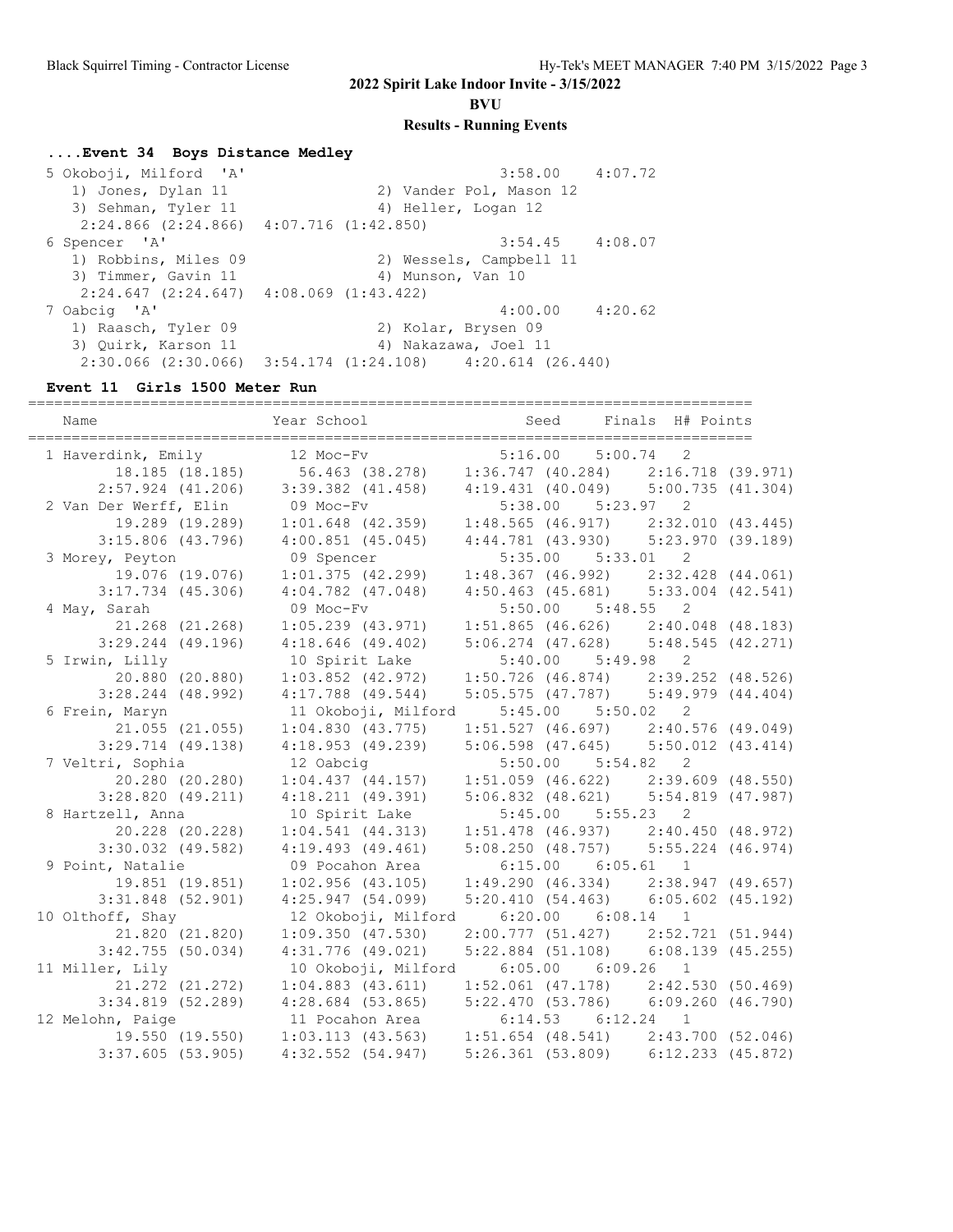**BVU**

## **Results - Running Events**

## **....Event 11 Girls 1500 Meter Run**

| 13 Haldin, Ava (9 Spencer 6:00.00 6:21.21 1                     |                                                                         |                                         |  |
|-----------------------------------------------------------------|-------------------------------------------------------------------------|-----------------------------------------|--|
|                                                                 | 21.160 (21.160) 1:06.826 (45.666) 1:56.428 (49.602) 2:48.806 (52.378)   |                                         |  |
|                                                                 | 3:42.231 (53.425) 4:35.796 (53.565) 5:29.879 (54.083) 6:21.205 (51.326) |                                         |  |
|                                                                 |                                                                         |                                         |  |
| 21.155 (21.155)                                                 | $1:04.788$ (43.633)                                                     | $1:51.794$ (47.006) $2:41.226$ (49.432) |  |
| 3:34.816 (53.590)                                               | 4:30.111 (55.295)                                                       | $5:27.397$ (57.286) 6:21.665 (54.268)   |  |
| 15 Pas, Tara                                                    | 12 Okoboji, Milford 6:25.00 6:27.28 1                                   |                                         |  |
| 22.826 (22.826)                                                 | $1:09.518$ (46.692)                                                     | 2:00.890 (51.372) 2:53.552 (52.662)     |  |
|                                                                 | $3:46.108$ (52.556) $4:38.896$ (52.788)                                 | 5:33.558 (54.662) 6:27.275 (53.717)     |  |
| 16 Bahrke, Payge 10 Moc-Fv                                      |                                                                         | $6:34.00$ $6:39.87$ 1                   |  |
| 22.750 (22.750)                                                 | 1:11.622 (48.872)                                                       | $2:03.243$ (51.621) $2:57.421$ (54.178) |  |
| 3:52.595 (55.174)                                               | 4:49.031 (56.436)                                                       | $5:46.290(57.259)$ $6:39.861(53.571)$   |  |
|                                                                 |                                                                         |                                         |  |
| 17 Moser, Jill                                                  | 10 Spencer                                                              | $6:10.00$ $6:40.51$ 1                   |  |
| 22.341 (22.341)                                                 | $1:10.879$ (48.538)                                                     | $2:03.705$ (52.826) 2:57.966 (54.261)   |  |
| 3:53.153 (55.187)                                               | 4:50.540 (57.387)                                                       | $5:49.042$ (58.502) 6:40.507 (51.465)   |  |
| 18 Wede, Larkin                                                 | 09 Moc-Fv                                                               | $6:40.00$ $6:40.58$ 1                   |  |
| 23.379 (23.379)                                                 | $1:13.358$ (49.979)                                                     | 2:05.579 (52.221) 3:00.712 (55.133)     |  |
| 3:56.796 (56.084)                                               | 4:53.046 (56.250)                                                       | 5:49.833 (56.787) 6:40.575 (50.742)     |  |
| 19 De Jong, Ava                                                 | 09 Moc-Fv                                                               | $6:40.00$ $6:57.02$ 1                   |  |
| 23.765 (23.765)                                                 | $1:12.861$ (49.096) $2:04.709$ (51.848) $2:59.923$ (55.214)             |                                         |  |
| $3:58.263$ (58.340)                                             | 4:58.053 (59.790)                                                       | $5:58.455$ (1:00.402) 6:57.019 (58.564) |  |
| 20 Muilenburg, Ellie (1916) 09 Spencer (1996) 6:06.00 7:01.82 1 |                                                                         |                                         |  |
| 24,387 (24,387)                                                 | $1:16.325$ (51.938) $2:14.866$ (58.541) $3:14.926$ (1:00.060)           |                                         |  |

**Event 12 Boys 1600 Meter Run**

| Name                                                 | Year School Seed Finals H# Points                                     |                                             |  |
|------------------------------------------------------|-----------------------------------------------------------------------|---------------------------------------------|--|
| 1 VandenBerg, Damon 11 Spirit Lake 4:58.00 4:50.78 3 |                                                                       |                                             |  |
|                                                      | 34.813 (34.813) 1:10.740 (35.927) 1:49.125 (38.385) 2:27.304 (38.179) |                                             |  |
|                                                      | $3:05.722$ (38.418) $3:43.701$ (37.979)                               | $4:20.930$ $(37.229)$ $4:50.772$ $(29.842)$ |  |
| 2 Duitsman, Parker 10 Estherville-LC                 |                                                                       | $5:10.00$ $4:53.43$ 3                       |  |
|                                                      |                                                                       | $1:48.287$ (37.215) $2:26.153$ (37.866)     |  |
|                                                      | $3:04.897$ (38.744) 3:43.948 (39.051)                                 | 4:21.030 (37.082) 4:53.425 (32.395)         |  |
| 3 Hughes, Brandon                                    | 09 Spirit Lake                                                        | $5:20.00$ $4:57.70$ 3                       |  |
| 34.924 (34.924)                                      | $1:10.872$ (35.948)                                                   | $1:49.245$ (38.373) $2:27.603$ (38.358)     |  |
|                                                      | $3:05.838$ (38.235) $3:44.754$ (38.916)                               | 4:23.331 (38.577) 4:57.700 (34.369)         |  |
| 4 Tracy, Thomas                                      | 12 Moc-Fv                                                             | $5:13.00$ $4:57.92$ 3                       |  |
|                                                      |                                                                       | $1:50.265$ (38.038) $2:29.188$ (38.923)     |  |
| 3:08.359(39.171)                                     | $3:46.983$ $(38.624)$                                                 | $4:24.894$ (37.911) $4:57.915$ (33.021)     |  |
| 5 Hulsof, Isaiah                                     | 11 Moc-Fv                                                             | $5:04.00$ $4:57.94$ 3                       |  |
| 34.607 (34.607)                                      | 1:10.349 (35.742)                                                     | $1:49.451$ (39.102) $2:28.132$ (38.681)     |  |
| $3:06.643$ $(38.511)$                                | $3:45.071$ (38.428)                                                   | $4:22.922$ $(37.851)$ $4:57.937$ $(35.015)$ |  |
| 6 Mirande, Trevor 69 Moc-Fv                          |                                                                       | $5:12.00$ $4:58.27$ 3                       |  |
| 35.245 (35.245)                                      | 1:10.617(35.372)                                                      | $1:49.573$ (38.956) $2:28.391$ (38.818)     |  |
|                                                      | $3:06.251$ (37.860) $3:44.557$ (38.306)                               | 4:23.045 (38.488) 4:58.269 (35.224)         |  |
| 7 De Young, Micah 11 Moc-Fv                          |                                                                       | $5:17.00$ $5:01.82$ 3                       |  |
| 36.123 (36.123)                                      | $1:13.197$ (37.074)                                                   | $1:51.701$ (38.504) $2:32.000$ (40.299)     |  |
| $3:12.491$ (40.491)                                  | 3:51.317 (38.826)                                                     | 4:28.719 (37.402) 5:01.820 (33.101)         |  |
| 8 Hesseltine, Dakota                                 | 11 Okoboji, Milford 5:10.00 5:04.15 3                                 |                                             |  |
|                                                      | 35.957 (35.957) 1:11.236 (35.279) 1:49.693 (38.457) 2:28.269 (38.576) |                                             |  |
| $3:07.321$ (39.052)                                  | 3:47.521 (40.200) 4:28.269 (40.748) 5:04.149 (35.880)                 |                                             |  |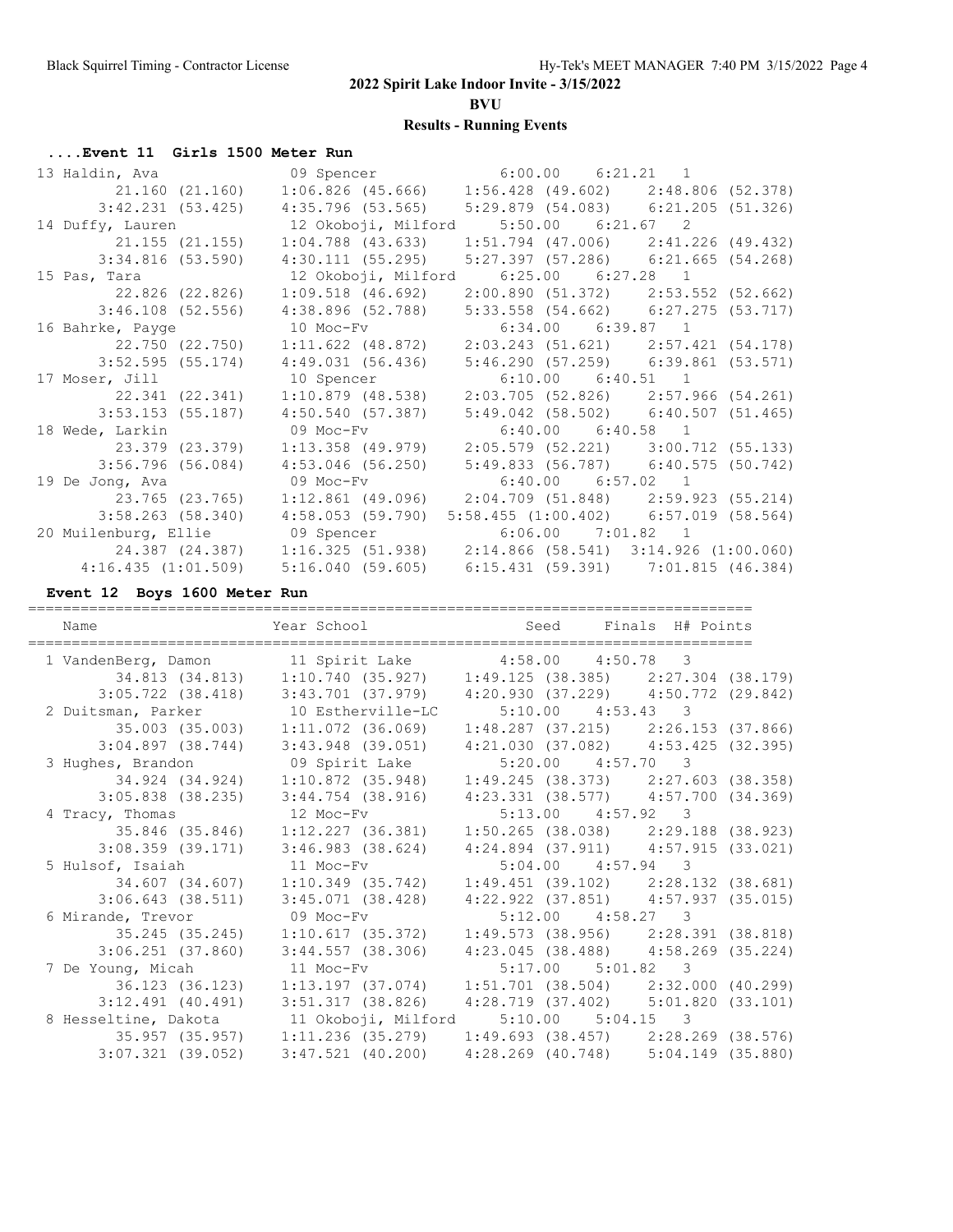**BVU**

| Event 12 Boys 1600 Meter Run                       |  |            |                                                                                                                                                                                                                            |                       |                       |                                                                                                                          |  |
|----------------------------------------------------|--|------------|----------------------------------------------------------------------------------------------------------------------------------------------------------------------------------------------------------------------------|-----------------------|-----------------------|--------------------------------------------------------------------------------------------------------------------------|--|
| 9 Axman, Adam                                      |  |            | 12 Pocahon Area 5:29.00 5:09.76 2                                                                                                                                                                                          |                       |                       |                                                                                                                          |  |
| 33.723 (33.723)                                    |  |            | 1:11.485 (37.762) 1:52.558 (41.073) 2:33.571 (41.013)<br>3:55.801 (41.462) 4:35.574 (39.773) 5:09.757 (34.183)                                                                                                             |                       |                       |                                                                                                                          |  |
| $3:14.339$ $(40.768)$                              |  |            | $3:55.801$ (41.462)                                                                                                                                                                                                        |                       |                       |                                                                                                                          |  |
| 10 Berte, Ben                                      |  |            | 12 Pocahon Area                                                                                                                                                                                                            |                       | $5:30.00$ $5:09.94$ 2 |                                                                                                                          |  |
| 36.564 (36.564)                                    |  |            | 1:13.035(36.471)                                                                                                                                                                                                           |                       |                       | $1:53.142$ (40.107) $2:33.891$ (40.749)                                                                                  |  |
| $3:14.555$ (40.664)                                |  |            | $3:56.042$ $(41.487)$                                                                                                                                                                                                      |                       |                       | 4:35.036 (38.994) 5:09.938 (34.902)                                                                                      |  |
| 11 Osler, Evan                                     |  |            | 09 Okoboji, Milford                                                                                                                                                                                                        |                       | $5:05.00$ $5:10.33$ 3 |                                                                                                                          |  |
| 35.765 (35.765)                                    |  |            | 1:10.560(34.795)                                                                                                                                                                                                           |                       |                       |                                                                                                                          |  |
| $3:07.885$ (39.133)                                |  |            | $3:48.548$ (40.663)                                                                                                                                                                                                        |                       |                       | $\begin{array}{cccc} 1:49.977 & (39.417) & 2:28.752 & (38.775) \\ 4:26.661 & (38.113) & 5:10.329 & (43.668) \end{array}$ |  |
| 12 Jones, Caleb                                    |  |            | 12 Okoboji, Milford                                                                                                                                                                                                        |                       | $5:15.00$ $5:12.48$ 3 |                                                                                                                          |  |
| 34.263 (34.263)                                    |  |            | 1:10.916(36.653)                                                                                                                                                                                                           |                       |                       | $1:50.618$ (39.702) $2:31.020$ (40.402)                                                                                  |  |
| $3:12.000$ (40.980)                                |  |            | $3:53.200$ (41.200) $4:34.847$ (41.647) $5:12.473$ (37.626)                                                                                                                                                                |                       |                       |                                                                                                                          |  |
| 13 Van Der Werff, Ian                              |  |            | 09 Moc-Fv                                                                                                                                                                                                                  | $5:22.00$ $5:15.29$ 2 |                       |                                                                                                                          |  |
| 38.510 (38.510)                                    |  |            | $1:18.745$ (40.235) $1:58.602$ (39.857) $2:39.603$ (41.001)<br>3:59.421 (40.021) $4:38.474$ (39.053) 5:15.285 (36.811)                                                                                                     |                       |                       |                                                                                                                          |  |
| 3:19.400(39.797)                                   |  |            |                                                                                                                                                                                                                            |                       |                       |                                                                                                                          |  |
| 14 Hesse, Christian                                |  |            | 11 Okoboji, Milford 5:25.00 5:24.62 2                                                                                                                                                                                      |                       |                       |                                                                                                                          |  |
| 37.032 (37.032)                                    |  |            | 1:16.497(39.465)                                                                                                                                                                                                           |                       |                       | $1:57.804$ (41.307) $2:39.943$ (42.139)                                                                                  |  |
| $3:22.399$ (42.456)                                |  |            | $4:05.865$ $(43.466)$                                                                                                                                                                                                      |                       |                       | 4:48.746 (42.881) 5:24.613 (35.867)                                                                                      |  |
| 15 Kuranda, Payton                                 |  |            | 10 Okoboji, Milford 5:30.00 5:25.66 2                                                                                                                                                                                      |                       |                       |                                                                                                                          |  |
| 36.008 (36.008)                                    |  |            | $1:12.464$ (36.456)                                                                                                                                                                                                        |                       |                       | 1:53.081 (40.617) 2:35.196 (42.115)<br>4:46.230 (44.160) 5:25.653 (39.423)                                               |  |
| 3:19.240(44.044)                                   |  |            | 4:02.070(42.830)                                                                                                                                                                                                           |                       |                       |                                                                                                                          |  |
| 16 Sorenson, Riley                                 |  |            | 10 Spirit Lake                                                                                                                                                                                                             |                       | $5:30.00$ $5:27.01$ 2 |                                                                                                                          |  |
| 37.167 (37.167)                                    |  |            | $1:16.\overline{332}$ (39.165) 1:56.389 (40.057) 2:37.792 (41.403)                                                                                                                                                         |                       |                       |                                                                                                                          |  |
| $3:19.472$ $(41.680)$                              |  |            | $4:02.297$ (42.825) $4:46.338$ (44.041) $5:27.001$ (40.663)                                                                                                                                                                |                       |                       |                                                                                                                          |  |
| 17 Senn, Nathanul                                  |  | 12 Moc-Fv  |                                                                                                                                                                                                                            |                       | 5:30.00 5:29.23 2     |                                                                                                                          |  |
| 38.120 (38.120)                                    |  |            | $1:18.138$ $(40.018)$                                                                                                                                                                                                      |                       |                       | $1:59.068$ (40.930) $2:40.473$ (41.405)<br>4:47.614 (43.118) 5:29.222 (41.608)                                           |  |
| $3:22.577$ (42.104)                                |  |            | 4:04.496(41.919)                                                                                                                                                                                                           |                       |                       |                                                                                                                          |  |
| 18 Dirks, Dietrich                                 |  |            | 09 Spirit Lake                                                                                                                                                                                                             |                       | $5:45.00$ $5:36.61$ 1 |                                                                                                                          |  |
| 36.946 (36.946)                                    |  |            | $1:16.297$ (39.351)                                                                                                                                                                                                        |                       |                       | $1:59.870$ (43.573) $2:44.780$ (44.910)                                                                                  |  |
| $3:30.774$ (45.994)                                |  |            | $4:17.428$ $(46.654)$                                                                                                                                                                                                      |                       |                       | 5:02.119 (44.691) 5:36.610 (34.491)                                                                                      |  |
| 19 Ferguson, Dillon                                |  |            | 11 Spirit Lake                                                                                                                                                                                                             |                       | 5:30.00 5:38.39 2     |                                                                                                                          |  |
| 37.904 (37.904)                                    |  |            | $1:17.938$ $(40.034)$                                                                                                                                                                                                      |                       |                       | $\begin{array}{cccc} 1:59.717 & (41.779) & 2:42.743 & (43.026) \\ 5:00.212 & (46.114) & 5:38.386 & (38.174) \end{array}$ |  |
| $3:27.098$ $(44.355)$                              |  |            | $4:14.098$ $(47.000)$                                                                                                                                                                                                      |                       |                       |                                                                                                                          |  |
| 20 Cruz, Santos                                    |  |            | 12 Estherville-LC                                                                                                                                                                                                          |                       | $5:23.00$ $5:40.32$ 2 |                                                                                                                          |  |
| 34.023 (34.023)                                    |  |            | 1:12.116(38.093)                                                                                                                                                                                                           |                       |                       | $1:54.055$ (41.939) $2:37.645$ (43.590)                                                                                  |  |
| $3:22.734$ (45.089)                                |  |            |                                                                                                                                                                                                                            |                       |                       | $4:58.132$ (48.325) $5:40.315$ (42.183)                                                                                  |  |
| 21 Aljets, Dominic                                 |  |            |                                                                                                                                                                                                                            |                       |                       |                                                                                                                          |  |
|                                                    |  |            |                                                                                                                                                                                                                            |                       |                       |                                                                                                                          |  |
| $3:28.380$ $(44.234)$                              |  |            | 10 Pocahon Area<br>37.559 (37.559) 1:17.890 (40.331) 2:00.230 (42.340) 2:44.146 (43.916)<br>37.559 (37.559) 1:17.890 (40.331) 2:00.230 (42.340) 2:44.146 (43.916)<br>4.14.588 (46.208) 5:00.647 (46.059) 5:42.561 (41.914) |                       |                       |                                                                                                                          |  |
| 22 Ricke, Joseph 12 Pocahon Area 5:46.00 5:43.52 1 |  |            |                                                                                                                                                                                                                            |                       |                       |                                                                                                                          |  |
| 36.327 (36.327)                                    |  |            | 1:15.400(39.073)                                                                                                                                                                                                           |                       |                       | $1:57.237$ (41.837) $2:42.086$ (44.849)                                                                                  |  |
| $3:29.475$ (47.389)                                |  |            | 4:16.905(47.430)                                                                                                                                                                                                           |                       |                       | 5:01.620 (44.715) 5:43.515 (41.895)                                                                                      |  |
| 23 Fullhart, Jace                                  |  | 10 Spencer |                                                                                                                                                                                                                            |                       | $5:21.00$ $5:47.08$ 2 |                                                                                                                          |  |
| 37.341 (37.341)                                    |  |            | $1:17.363$ (40.022)                                                                                                                                                                                                        |                       |                       | $1:59.926$ (42.563) $2:44.281$ (44.355)                                                                                  |  |
| 3:29.190(44.909)                                   |  |            | $4:16.993$ $(47.803)$                                                                                                                                                                                                      |                       |                       | $5:04.220$ (47.227) $5:47.080$ (42.860)                                                                                  |  |
| 24 Tello, Sergio                                   |  | 09 Spencer |                                                                                                                                                                                                                            |                       | $6:00.00$ $5:54.69$ 1 |                                                                                                                          |  |
| 44.324 (44.324)                                    |  |            | $1:28.439$ $(44.115)$                                                                                                                                                                                                      |                       |                       | 2:14.507 (46.068) 2:59.583 (45.076)                                                                                      |  |
| $3:43.191$ $(43.608)$                              |  |            | $4:27.611$ $(44.420)$                                                                                                                                                                                                      |                       |                       | $5:14.810$ (47.199) $5:54.684$ (39.874)                                                                                  |  |
| 25 Beck, Myles                                     |  | 10 Oabcig  | $1:21.554$ (42.656)                                                                                                                                                                                                        |                       |                       | 5:55.02 1                                                                                                                |  |
| 38.898 (38.898)<br>3:42.732 (46.339)               |  |            | $4:30.448$ $(47.716)$                                                                                                                                                                                                      |                       |                       | 2:08.131 (46.577) 2:56.393 (48.262)                                                                                      |  |
| 26 Day, Boston                                     |  | 10 Spencer |                                                                                                                                                                                                                            |                       | $5:48.00$ $6:05.00$ 1 | 5:17.727 (47.279) 5:55.020 (37.293)                                                                                      |  |
| 41.188 (41.188)                                    |  |            | 1:24.317(43.129)                                                                                                                                                                                                           |                       |                       | $2:12.405$ (48.088) 3:00.561 (48.156)                                                                                    |  |
| $3:47.452$ (46.891)                                |  |            | 4:37.986 (50.534)                                                                                                                                                                                                          |                       |                       | 5:28.118 (50.132)    6:05.000 (36.882)                                                                                   |  |
|                                                    |  |            |                                                                                                                                                                                                                            |                       |                       |                                                                                                                          |  |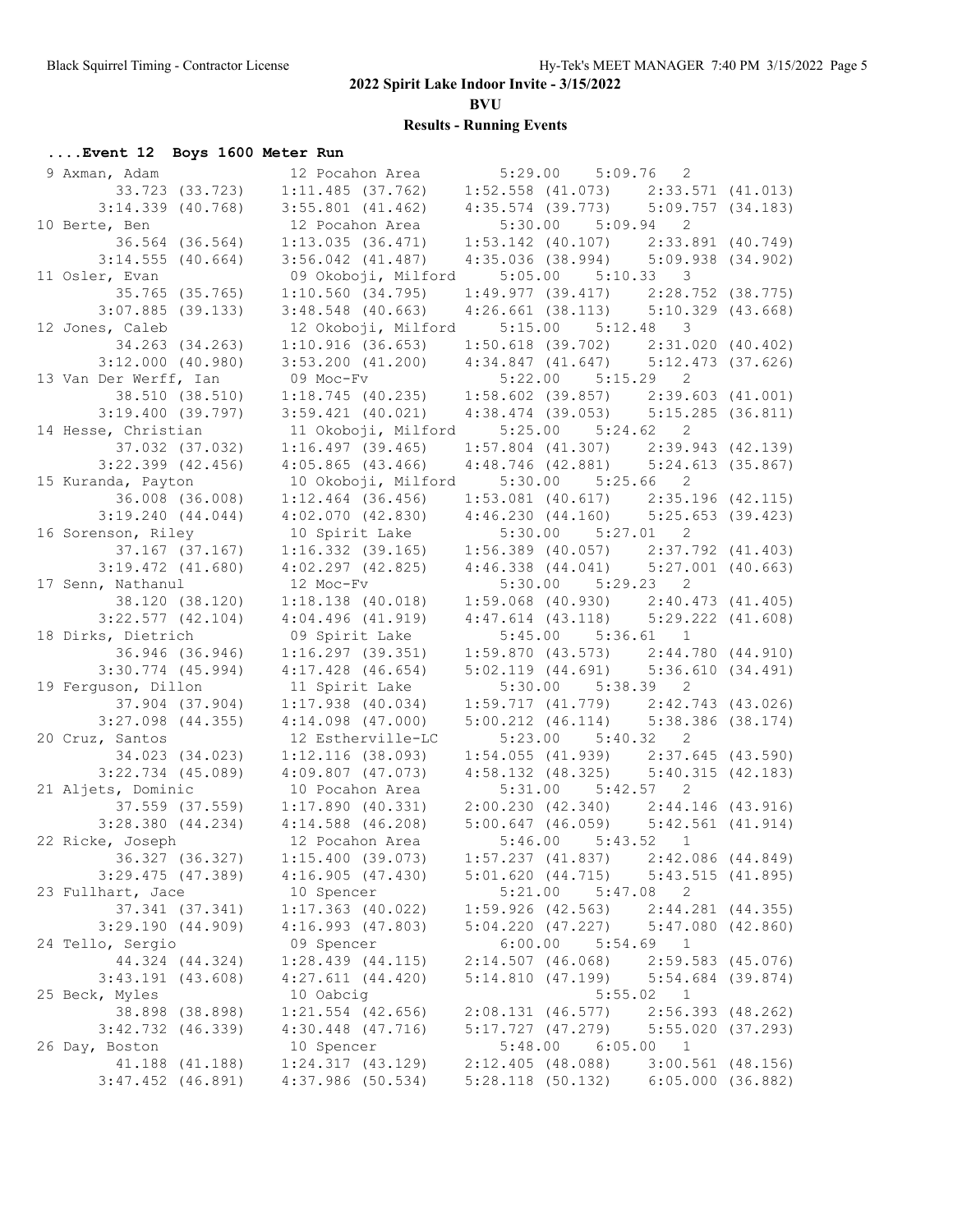**BVU**

## **Results - Running Events**

## **....Event 12 Boys 1600 Meter Run**

| 27 Gethmann, Teagan | 09 Spencer                                                            | $6:00.00$ $6:05.84$ 1                   |  |
|---------------------|-----------------------------------------------------------------------|-----------------------------------------|--|
| 42.412 (42.412)     | $1:27.256$ $(44.844)$                                                 | $2:14.100$ (46.844) 3:00.537 (46.437)   |  |
| $3:46.471$ (45.934) | $4:33.682$ $(47.211)$                                                 | $5:21.846$ (48.164) 6:05.836 (43.990)   |  |
| 28 Knudson, Jacob   | 11 Estherville-LC                                                     | $5:35.00$ $6:07.44$ 1                   |  |
| 42.181 (42.181)     | $1:26.546$ (44.365)                                                   | $2:13.280$ (46.734) 3:00.775 (47.495)   |  |
| $3:46.724$ (45.949) | $4:32.477$ $(45.753)$                                                 | $5:19.321$ (46.844) 6:07.433 (48.112)   |  |
| 29 Mowry, Dean      | 09 Pocahon Area                                                       | $6:00.00$ $6:18.95$ 1                   |  |
| 43.799 (43.799)     | $1:28.053$ (44.254)                                                   | $2:14.821$ (46.768) 3:01.879 (47.058)   |  |
| 3:50.727 (48.848)   | $4:43.194$ (52.467)                                                   | $5:32.354$ (49.160) 6:18.941 (46.587)   |  |
|                     |                                                                       |                                         |  |
| 30 Giacobbe, Tim    | 10 Spencer                                                            | $6:00.08$ $6:46.29$ 1                   |  |
| 44.777 (44.777)     | $1:31.668$ (46.891)                                                   | $2:22.151$ (50.483) 3:16.761 (54.610)   |  |
| 4:12.227(55.466)    | 5:05.733(53.506)                                                      | 5:58.200(52.467)6:46.284(48.084)        |  |
| 31 Samway, Quintin  | 09 Oabcig                                                             | $6:52.89$ 1                             |  |
| 43.163 (43.163)     | 1:31.203 (48.040)                                                     | $2:24.308$ (53.105) 3:21.037 (56.729)   |  |
| 4:18.356(57.319)    | 5:13.425 (55.069)                                                     | $6:06.480$ (53.055) $6:52.884$ (46.404) |  |
| -- Sandven, Drew    | 10 Okoboji, Milford 5:20.00 DNF 3                                     |                                         |  |
|                     | 36.358 (36.358) 1:13.904 (37.546) 1:52.594 (38.690) 2:33.357 (40.763) |                                         |  |

### **Event 5 Girls 60 Meter Hurdles**

| Name                                                                                                                                                                                  | Year School                                 Seed       Finals   H# Points |           |                |
|---------------------------------------------------------------------------------------------------------------------------------------------------------------------------------------|---------------------------------------------------------------------------|-----------|----------------|
| 1 Merchant, Jerra 11 Spencer 16.50                                                                                                                                                    |                                                                           | 10.18     | 5              |
| 2 Morony, Maddie $\begin{array}{cccc} 12 & \text{Spencer} & 16.30 & 10.31 & 5 \\ 3 & \text{Stave, Corinne} & 11 & \text{Spencer} & 17.50 & 10.78 & 5 \end{array}$                     |                                                                           |           |                |
|                                                                                                                                                                                       |                                                                           |           |                |
| 4 Oberhelman, Abby 11 Pocahon Area 17.49 10.89 5                                                                                                                                      |                                                                           |           |                |
| 5 Vortherms, Alyssa 11 Moc-Fv 19.50 10.91                                                                                                                                             |                                                                           |           | $\overline{4}$ |
| 6 Helmers, Makenna (11 Okoboji, Milford (17.85)                                                                                                                                       |                                                                           | 10.92 4   |                |
|                                                                                                                                                                                       |                                                                           |           |                |
|                                                                                                                                                                                       |                                                                           |           |                |
| 7 Henrickson, Emma<br>8 Nielsen, Kenai<br>9 Keenan, Reese (19 Spirit Lake 19.10 10.95 4<br>9 Keenan, Reese (19 Spirit Lake 20.50 11.12 2<br>10 Hamilton, Ivy 11 Spencer 17.50 11.15 5 |                                                                           |           |                |
|                                                                                                                                                                                       |                                                                           |           |                |
| 11 Irwin, Maddy 69 Spirit Lake 19.50                                                                                                                                                  |                                                                           | $11.29$ 3 |                |
| 12 Nordlund, Jordyn 10 Spirit Lake 20.00 11.36 3                                                                                                                                      |                                                                           |           |                |
|                                                                                                                                                                                       |                                                                           |           | 3              |
| 14 Oberhelman, Allie 11 Pocahon Area 19.42 11.54 4                                                                                                                                    |                                                                           |           |                |
|                                                                                                                                                                                       |                                                                           |           |                |
|                                                                                                                                                                                       |                                                                           |           |                |
|                                                                                                                                                                                       |                                                                           |           |                |
| 17 Behrendsen, Avery 10 Oabcig 19.90 11.88 3<br>18 Yaw, Claire 12 Moc-Fv 16.60 12.09 5                                                                                                |                                                                           |           |                |
| 19 Rabel, Harper (9 Okoboji, Milford (22.00 12.16 1)                                                                                                                                  |                                                                           |           |                |
| 20 Bruxvoort, Kaylea 10 Moc-Fv 20.00 12.34 2                                                                                                                                          |                                                                           |           |                |
| 21 West, Kylie <sup>10</sup> 10 Oabcig 21.60 21.36 1<br>22 Roeder, Jaiden 19 Oabcig 20.00 12.37 3<br>23 Dravland, Ava 12 Moc-Fv 32.00 12.75 1                                         |                                                                           |           |                |
|                                                                                                                                                                                       |                                                                           |           |                |
|                                                                                                                                                                                       |                                                                           |           |                |
| 24 Pahl, Kaidance (09 Spirit Lake (21.00 13.01 2)                                                                                                                                     |                                                                           |           |                |
| 25 Wempe, Liz and CO 3 Spencer 20.10 13.05 2                                                                                                                                          |                                                                           |           |                |
| 26 Postma, Rylynn (09 Okoboji, Milford (23.00 13.08 1)                                                                                                                                |                                                                           |           |                |
| 27 Gonzalez, Marissa (09 Spencer 1984) 21.00                                                                                                                                          |                                                                           | 16.48     | 2              |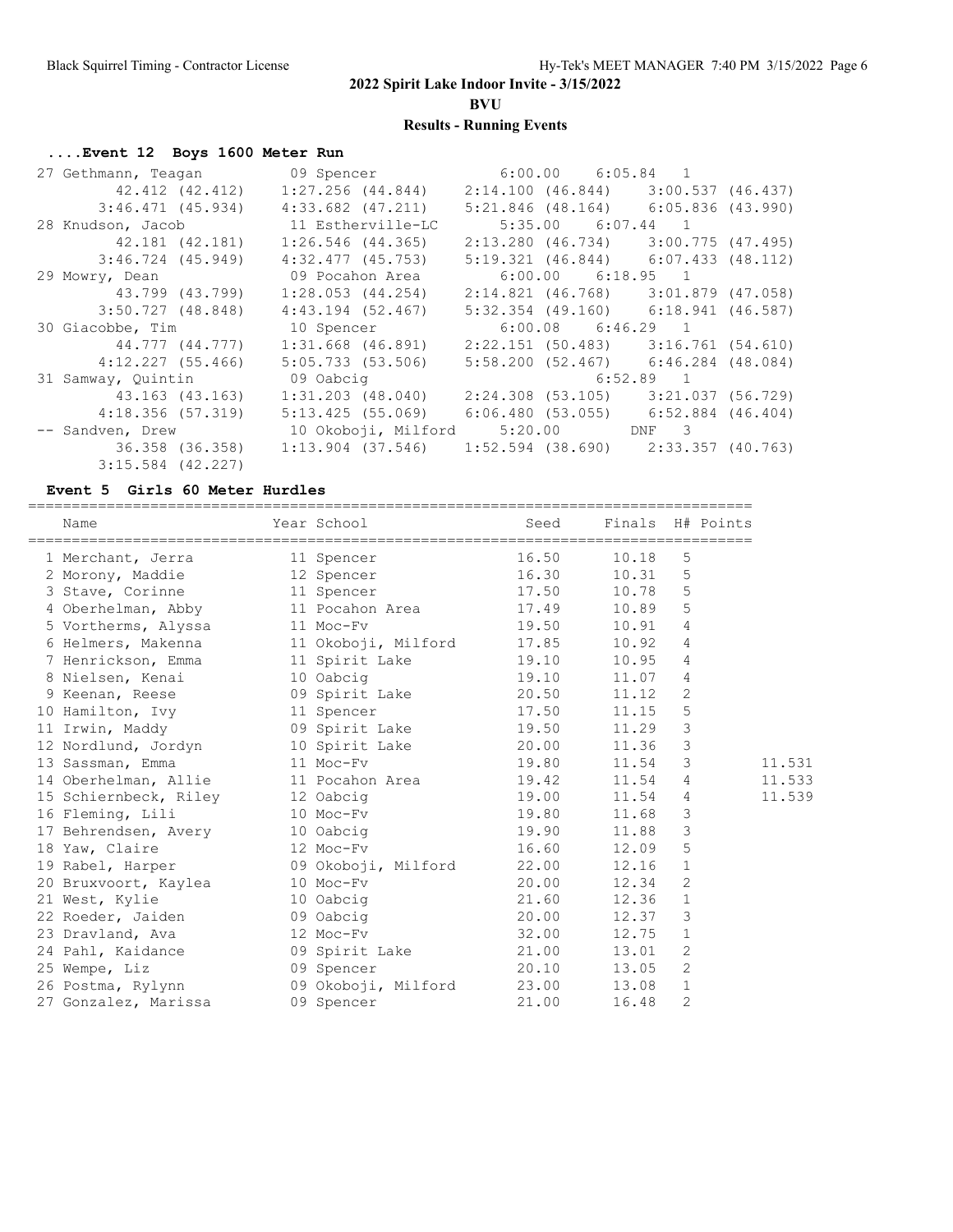**BVU**

## **Results - Running Events**

## **Event 6 Boys 60 Meter Hurdles**

| Name              | Year School         | Seed  | Finals |               | H# Points |
|-------------------|---------------------|-------|--------|---------------|-----------|
| 1 Latham, Jack    | 12 Spirit Lake      | 14.49 | 7.89   | 2             |           |
| 2 Toews, Carter   | 11 Spirit Lake      | 15.50 | 8.66   | 2             |           |
| 3 Postma, Caleb   | 12 Okoboji, Milford | 15.50 | 8.69   | 2             |           |
| 4 Bundt, Josiah   | 12 Moc-Fy           | 16.90 | 9.02   | 1             |           |
| 5 Tigges, Reid    | 11 Spencer          | 16.80 | 9.05   | $\mathcal{L}$ |           |
| 6 Cornwall, Jake  | 11 Spirit Lake      | 15.85 | 9.12   | 2             |           |
| 7 Bomgaars, AJ    | 12 Moc-Fy           | 16.80 | 9.37   | $\mathcal{D}$ |           |
| 8 Samuelson, Cael | 11 Pocahon Area     | 19.00 | 9.47   |               |           |
| 9 Johnson, Weston | 10 Spencer          | 17.10 | 10.43  |               |           |
| 10 Barba, Nico    | 10 Okoboji, Milford | 17.50 | 10.83  |               |           |
|                   |                     |       |        |               |           |

### **Event 7 Girls 60 Meter Dash**

===================================================================================

| Name                       | Year School         | Seed  | Finals H# Points |                |       |
|----------------------------|---------------------|-------|------------------|----------------|-------|
| 1 Huss, Tierney            | 10 Moc-Fv           | 12.70 | 8.12             | 6              |       |
| 2 Jorgensen, Ethnee        | 12 Okoboji, Milford | 13.00 | 8.18             | 6              |       |
| 3 Meines, Carolynn         | 11 Moc-Fv           | 12.90 | 8.28             | 6              |       |
| 4 Huizenga, Lily           | 10 Moc-Fv           | 13.00 | 8.43             | 6              |       |
| 5 Piercy, Jada             | 11 Spencer          | 12.90 | 8.44             | 6              |       |
| 6 Davis, Amanda            | 09 Pocahon Area     | 14.00 | 8.48             | 4              | 8.472 |
| 7 Johnson, Jaelyn          | 12 Spencer          | 13.50 | 8.48             | 5              | 8.474 |
| 8 Wierda, Addison          | 12 Moc-Fv           | 13.30 | 8.58             | 5              |       |
| 9 Allen, Krishauna         | 09 Okoboji, Milford | 13.45 | 8.65             | 5              |       |
| 10 McEwen, Maggie          | 09 Moc-Fv           | 13.20 | 8.76             | 6              |       |
| 11 Koenig, Khia            | 09 Spencer          | 14.10 | 8.77             | 4              |       |
| 12 Avery, Addison          | 10 Spirit Lake      | 13.70 | 8.80             | 5              |       |
| 13 Sutherland, Shaylee     | 09 Spencer          | 13.50 | 8.86             | 5              |       |
| 14 Anderson, Allison       | 12 Pocahon Area     | 14.15 | 8.88             | 3              |       |
| 15 Smith, Puritie          | 12 Pocahon Area     | 14.14 | 8.98             | 4              |       |
| 16 Plathe, Sophee          | 11 Moc-Fv           | 13.50 | 8.99             | 5              |       |
| 17 Hanneman, Gracie        | 11 Oabcig           | 14.50 | 9.05             | 3              |       |
| 18 Menken, Makenzie        | 10 Okoboji, Milford | 14.90 | 9.14             | $\overline{2}$ |       |
| 19 Johnson, Patience       | 11 Oabcig           | 14.70 | 9.20             | 2              |       |
| 20 Sheets, Tiffany         | 10 Pocahon Area     | 13.90 | 9.24             | 4              |       |
| 21 Renken, Rylee           | 09 Spirit Lake      | 14.00 | 9.26             | 4              |       |
| 22 Madsen, Kadence         | 09 Pocahon Area     | 14.18 | 9.35             | 3              |       |
| 23 Borthwick, Lauren       | 10 Spirit Lake      | 15.32 | 9.40             | $\mathbf{1}$   |       |
| 24 Welander, Juliann       | 09 Pocahon Area     | 14.17 | 9.41             | 3              |       |
| 25 O'Brien, Kylee          | 09 Oabcig           | 15.30 | 9.48             | $\mathbf{1}$   |       |
| 26 Freeman, Kaitlyn        | 12 Spencer          | 14.10 | 9.50             | 4              |       |
| 27 Truong, Abigail         | 11 Spirit Lake      | 15.50 | 9.51             | $\mathbf{1}$   |       |
| 28 Wittrock, Emma          | 11 Okoboji, Milford | 14.95 | 9.66             | $\overline{c}$ |       |
| 29 Buum, Ava               | 09 Spencer          | 14.50 | 9.72             | 3              |       |
| 30 Montgomery, Halle       | 09 Oabcig           | 15.60 | 9.85             | $\mathbf{1}$   |       |
| 31 DeChamps, Justice       | 10 Oabcig           | 15.20 | 9.86             | 2              |       |
| 32 Grimes, Jasmine         | 10 Oabcig           | 15.10 | 9.92             | 2              |       |
| Event 8 Boys 60 Meter Dash |                     |       |                  |                |       |

| Name            |  | Year School       | Seed | Finals H# Points |  |
|-----------------|--|-------------------|------|------------------|--|
|                 |  |                   |      |                  |  |
| 1 Jensen, Daryl |  | 12 Estherville-LC |      | 725              |  |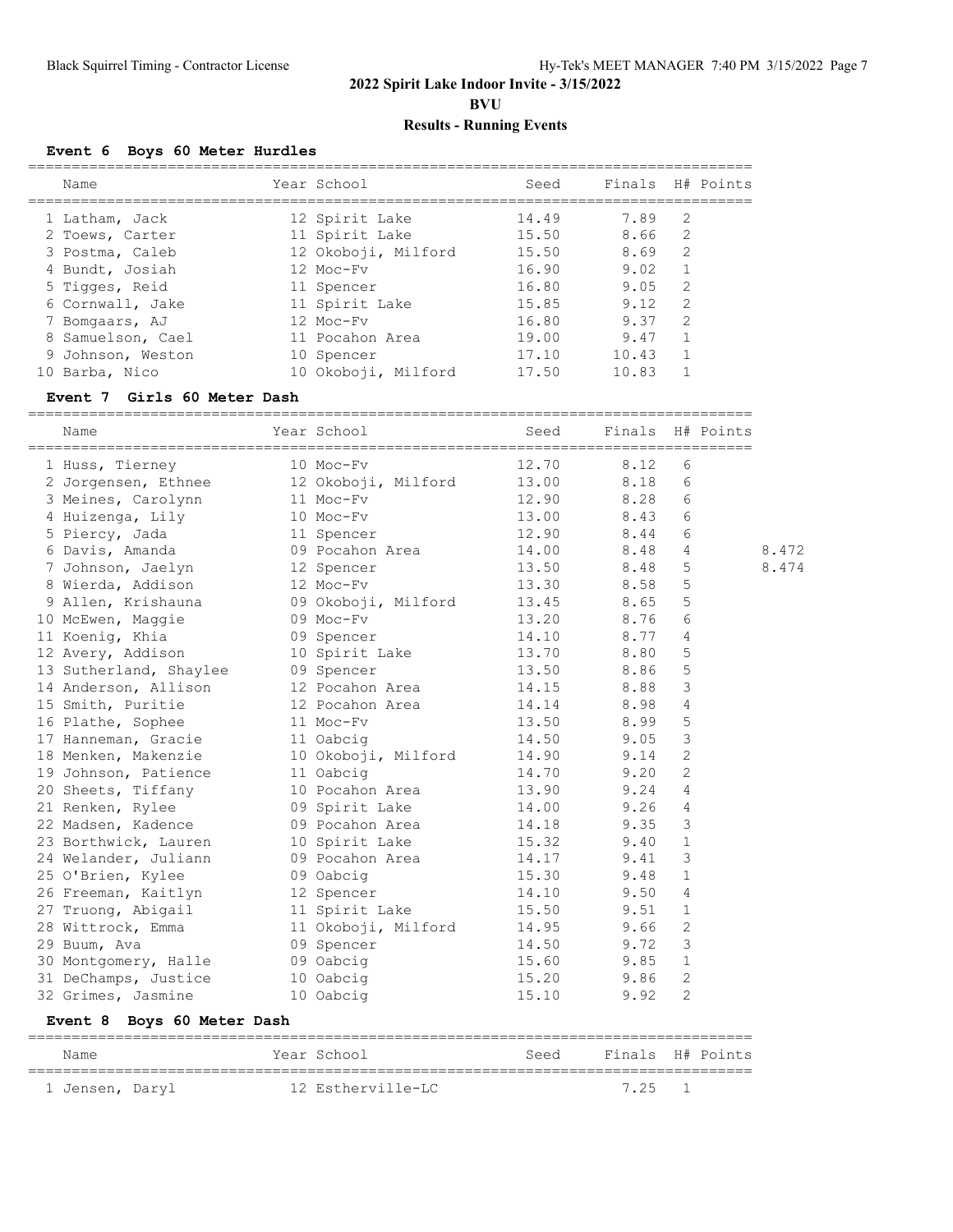**BVU**

| 11.60<br>2 Moss, Caiden<br>11 Moc-Fv<br>7.36<br>7<br>12.03<br>3 Robbins, Miles<br>7.46<br>6<br>09 Spencer<br>4 Sehman, Tyler<br>11 Okoboji, Milford<br>12.10<br>7.53<br>5<br>6<br>11 Spirit Lake<br>7.54<br>5 Alger, Drew<br>12.05<br>7<br>6 Backhaus, Ethan<br>12 Spirit Lake<br>11.50<br>7.55<br>$\mathbf{1}$<br>7 Whiting, Lamont<br>12 Estherville-LC<br>7.56<br>12 Pocahon Area<br>8 Boysen, Chase<br>7.57<br>5<br>12.10<br>9 Stanzel, Keaton<br>12.03<br>7.58<br>6<br>7.573<br>10 Spencer<br>11.90<br>7.58<br>7<br>7.579<br>10 Tooker, Jackson<br>11 Moc-Fv<br>11 Estherville-LC<br>7.59<br>$\mathbf{1}$<br>11 Cohrs, Collin<br>$7\phantom{.0}$<br>12 Harms, Easton<br>12 Oabcig<br>11.90<br>7.64<br>12 Pocahon Area<br>7<br>13 Connelly, Dominic<br>11.90<br>7.65<br>14 Hassel, Caden<br>12.05<br>11 Spirit Lake<br>7.71<br>6<br>5<br>12.25<br>7.77<br>15 Carlson, Ross<br>10 Spencer<br>6<br>10 Okoboji, Milford<br>12.10<br>7.81<br>16 Salmon, Joe<br>5<br>12.39<br>17 Lauck, Tommy<br>09 Spencer<br>7.85<br>$\mathcal{S}$<br>18 Vander Zwaag, Brenden<br>11 Moc-Fv<br>12.80<br>7.87<br>7.931<br>19 Garcia, Sam<br>12 Estherville-LC<br>7.94<br>$\mathbf{1}$<br>2<br>12 Okoboji, Milford<br>7.94<br>7.933<br>20 Hinshaw, Cooper<br>13.40<br>12.50<br>21 Arends, Kael<br>11 Moc-Fy<br>8.01<br>4<br>6<br>11 Pocahon Area<br>12.01<br>8.02<br>22 Welander, Alex<br>$\mathcal{S}$<br>13.10<br>8.03<br>23 Reyna Yoc, Angel<br>$10$ Moc-Fv<br>2<br>24 Chapman, Caden<br>10 Okoboji, Milford<br>13.40<br>8.05<br>8.046<br>25 Mirande, Alex<br>12.60<br>8.05<br>4<br>8.048<br>11 Moc-Fy<br>26 Neis, Michael<br>12.50<br>8.09<br>09 Spirit Lake<br>4<br>27 Elser, Lucas<br>09 Spencer<br>12.65<br>8.12<br>4<br>12.50<br>28 Gerdes, Eric<br>12 Pocahon Area<br>8.14<br>4<br>11.90<br>$7\phantom{.0}$<br>29 Nakazawa, Joel<br>8.15<br>11 Oabcig<br>13.20<br>8.18<br>3<br>30 Stuchlik, Eli<br>10 Pocahon Area<br>8.20<br>31 Stevens, Ben<br>10 Estherville-LC<br>$\mathbf{1}$<br>8.21<br>32 Sherdian, Alexander<br>11 Estherville-LC<br>$\mathbf{1}$<br>8.204<br>8.21<br>33 Lalumendre, Owen<br>10 Spirit Lake<br>12.65<br>4<br>8.206<br>13.30<br>8.27<br>3<br>09 Oabcig<br>34 Parks, Andrew<br>$\mathcal{S}$<br>09 Oabcig<br>13.30<br>8.51<br>35 Santana-Solis, Anthony<br>$\mathcal{S}$<br>12.90<br>36 Williams, Jayms<br>09 Oabcig<br>8.60<br>5<br>37 Matthiesen, Matthew<br>12.35<br>8.69<br>09 Spencer<br>2<br>10 Okoboji, Milford<br>15.00<br>38 Kershner, Hayden<br>8.88<br>2<br>09 Okoboji, Milford<br>15.00<br>8.92<br>39 Allen, James<br>$\overline{2}$<br>8.96<br>40 Friesner, Luke<br>09 Pocahon Area<br>14.00<br>9.56 5<br>09 Oabcig<br>12.20<br>41 Harm, Sawyer<br>09 Spirit Lake<br>15.00<br>42 Jones, Lerril<br>9.57<br>2<br>Event 1 Girls 4x200 Meter Relay<br>School<br>Finals<br>H# Points<br>Seed<br>===================================<br>1 Spencer 'A'<br>1:52.72<br>1:52.24<br>4<br>1) Merchant, Jerra 11<br>2) Piercy, Jada 11<br>3) Piercy, Allison 12<br>4) Amendt, Erika 11<br>2 Moc-Fv 'A'<br>1:51.00<br>1:52.25<br>4<br>1) Meines, Carolynn 11<br>2) Kleinhesselink, Payton 10<br>3) Wierda, Addison 12<br>4) Huss, Tierney 10<br>3 Okoboji, Milford 'A'<br>1:54.00<br>1:53.17<br>4<br>2) Jorgensen, Ellsa 11<br>1) Sorenson, Leah 12<br>3) Jorgensen, Ethnee 12<br>4) Holmes, Zoey 10 | Event 8 Boys 60 Meter Dash |  |  |  |
|-------------------------------------------------------------------------------------------------------------------------------------------------------------------------------------------------------------------------------------------------------------------------------------------------------------------------------------------------------------------------------------------------------------------------------------------------------------------------------------------------------------------------------------------------------------------------------------------------------------------------------------------------------------------------------------------------------------------------------------------------------------------------------------------------------------------------------------------------------------------------------------------------------------------------------------------------------------------------------------------------------------------------------------------------------------------------------------------------------------------------------------------------------------------------------------------------------------------------------------------------------------------------------------------------------------------------------------------------------------------------------------------------------------------------------------------------------------------------------------------------------------------------------------------------------------------------------------------------------------------------------------------------------------------------------------------------------------------------------------------------------------------------------------------------------------------------------------------------------------------------------------------------------------------------------------------------------------------------------------------------------------------------------------------------------------------------------------------------------------------------------------------------------------------------------------------------------------------------------------------------------------------------------------------------------------------------------------------------------------------------------------------------------------------------------------------------------------------------------------------------------------------------------------------------------------------------------------------------------------------------------------------------------------------------------------------------------------------------------------------------------------------------------------------------------------------------------------------------------------------------------------------------------------------------------------------------------------------------------------------------------------------------------------------------------------------------------------------------------------------------------------------------------------------------------------------------------------------------------------------------------------------------------------------------------------------|----------------------------|--|--|--|
|                                                                                                                                                                                                                                                                                                                                                                                                                                                                                                                                                                                                                                                                                                                                                                                                                                                                                                                                                                                                                                                                                                                                                                                                                                                                                                                                                                                                                                                                                                                                                                                                                                                                                                                                                                                                                                                                                                                                                                                                                                                                                                                                                                                                                                                                                                                                                                                                                                                                                                                                                                                                                                                                                                                                                                                                                                                                                                                                                                                                                                                                                                                                                                                                                                                                                                                   |                            |  |  |  |
|                                                                                                                                                                                                                                                                                                                                                                                                                                                                                                                                                                                                                                                                                                                                                                                                                                                                                                                                                                                                                                                                                                                                                                                                                                                                                                                                                                                                                                                                                                                                                                                                                                                                                                                                                                                                                                                                                                                                                                                                                                                                                                                                                                                                                                                                                                                                                                                                                                                                                                                                                                                                                                                                                                                                                                                                                                                                                                                                                                                                                                                                                                                                                                                                                                                                                                                   |                            |  |  |  |
|                                                                                                                                                                                                                                                                                                                                                                                                                                                                                                                                                                                                                                                                                                                                                                                                                                                                                                                                                                                                                                                                                                                                                                                                                                                                                                                                                                                                                                                                                                                                                                                                                                                                                                                                                                                                                                                                                                                                                                                                                                                                                                                                                                                                                                                                                                                                                                                                                                                                                                                                                                                                                                                                                                                                                                                                                                                                                                                                                                                                                                                                                                                                                                                                                                                                                                                   |                            |  |  |  |
|                                                                                                                                                                                                                                                                                                                                                                                                                                                                                                                                                                                                                                                                                                                                                                                                                                                                                                                                                                                                                                                                                                                                                                                                                                                                                                                                                                                                                                                                                                                                                                                                                                                                                                                                                                                                                                                                                                                                                                                                                                                                                                                                                                                                                                                                                                                                                                                                                                                                                                                                                                                                                                                                                                                                                                                                                                                                                                                                                                                                                                                                                                                                                                                                                                                                                                                   |                            |  |  |  |
|                                                                                                                                                                                                                                                                                                                                                                                                                                                                                                                                                                                                                                                                                                                                                                                                                                                                                                                                                                                                                                                                                                                                                                                                                                                                                                                                                                                                                                                                                                                                                                                                                                                                                                                                                                                                                                                                                                                                                                                                                                                                                                                                                                                                                                                                                                                                                                                                                                                                                                                                                                                                                                                                                                                                                                                                                                                                                                                                                                                                                                                                                                                                                                                                                                                                                                                   |                            |  |  |  |
|                                                                                                                                                                                                                                                                                                                                                                                                                                                                                                                                                                                                                                                                                                                                                                                                                                                                                                                                                                                                                                                                                                                                                                                                                                                                                                                                                                                                                                                                                                                                                                                                                                                                                                                                                                                                                                                                                                                                                                                                                                                                                                                                                                                                                                                                                                                                                                                                                                                                                                                                                                                                                                                                                                                                                                                                                                                                                                                                                                                                                                                                                                                                                                                                                                                                                                                   |                            |  |  |  |
|                                                                                                                                                                                                                                                                                                                                                                                                                                                                                                                                                                                                                                                                                                                                                                                                                                                                                                                                                                                                                                                                                                                                                                                                                                                                                                                                                                                                                                                                                                                                                                                                                                                                                                                                                                                                                                                                                                                                                                                                                                                                                                                                                                                                                                                                                                                                                                                                                                                                                                                                                                                                                                                                                                                                                                                                                                                                                                                                                                                                                                                                                                                                                                                                                                                                                                                   |                            |  |  |  |
|                                                                                                                                                                                                                                                                                                                                                                                                                                                                                                                                                                                                                                                                                                                                                                                                                                                                                                                                                                                                                                                                                                                                                                                                                                                                                                                                                                                                                                                                                                                                                                                                                                                                                                                                                                                                                                                                                                                                                                                                                                                                                                                                                                                                                                                                                                                                                                                                                                                                                                                                                                                                                                                                                                                                                                                                                                                                                                                                                                                                                                                                                                                                                                                                                                                                                                                   |                            |  |  |  |
|                                                                                                                                                                                                                                                                                                                                                                                                                                                                                                                                                                                                                                                                                                                                                                                                                                                                                                                                                                                                                                                                                                                                                                                                                                                                                                                                                                                                                                                                                                                                                                                                                                                                                                                                                                                                                                                                                                                                                                                                                                                                                                                                                                                                                                                                                                                                                                                                                                                                                                                                                                                                                                                                                                                                                                                                                                                                                                                                                                                                                                                                                                                                                                                                                                                                                                                   |                            |  |  |  |
|                                                                                                                                                                                                                                                                                                                                                                                                                                                                                                                                                                                                                                                                                                                                                                                                                                                                                                                                                                                                                                                                                                                                                                                                                                                                                                                                                                                                                                                                                                                                                                                                                                                                                                                                                                                                                                                                                                                                                                                                                                                                                                                                                                                                                                                                                                                                                                                                                                                                                                                                                                                                                                                                                                                                                                                                                                                                                                                                                                                                                                                                                                                                                                                                                                                                                                                   |                            |  |  |  |
|                                                                                                                                                                                                                                                                                                                                                                                                                                                                                                                                                                                                                                                                                                                                                                                                                                                                                                                                                                                                                                                                                                                                                                                                                                                                                                                                                                                                                                                                                                                                                                                                                                                                                                                                                                                                                                                                                                                                                                                                                                                                                                                                                                                                                                                                                                                                                                                                                                                                                                                                                                                                                                                                                                                                                                                                                                                                                                                                                                                                                                                                                                                                                                                                                                                                                                                   |                            |  |  |  |
|                                                                                                                                                                                                                                                                                                                                                                                                                                                                                                                                                                                                                                                                                                                                                                                                                                                                                                                                                                                                                                                                                                                                                                                                                                                                                                                                                                                                                                                                                                                                                                                                                                                                                                                                                                                                                                                                                                                                                                                                                                                                                                                                                                                                                                                                                                                                                                                                                                                                                                                                                                                                                                                                                                                                                                                                                                                                                                                                                                                                                                                                                                                                                                                                                                                                                                                   |                            |  |  |  |
|                                                                                                                                                                                                                                                                                                                                                                                                                                                                                                                                                                                                                                                                                                                                                                                                                                                                                                                                                                                                                                                                                                                                                                                                                                                                                                                                                                                                                                                                                                                                                                                                                                                                                                                                                                                                                                                                                                                                                                                                                                                                                                                                                                                                                                                                                                                                                                                                                                                                                                                                                                                                                                                                                                                                                                                                                                                                                                                                                                                                                                                                                                                                                                                                                                                                                                                   |                            |  |  |  |
|                                                                                                                                                                                                                                                                                                                                                                                                                                                                                                                                                                                                                                                                                                                                                                                                                                                                                                                                                                                                                                                                                                                                                                                                                                                                                                                                                                                                                                                                                                                                                                                                                                                                                                                                                                                                                                                                                                                                                                                                                                                                                                                                                                                                                                                                                                                                                                                                                                                                                                                                                                                                                                                                                                                                                                                                                                                                                                                                                                                                                                                                                                                                                                                                                                                                                                                   |                            |  |  |  |
|                                                                                                                                                                                                                                                                                                                                                                                                                                                                                                                                                                                                                                                                                                                                                                                                                                                                                                                                                                                                                                                                                                                                                                                                                                                                                                                                                                                                                                                                                                                                                                                                                                                                                                                                                                                                                                                                                                                                                                                                                                                                                                                                                                                                                                                                                                                                                                                                                                                                                                                                                                                                                                                                                                                                                                                                                                                                                                                                                                                                                                                                                                                                                                                                                                                                                                                   |                            |  |  |  |
|                                                                                                                                                                                                                                                                                                                                                                                                                                                                                                                                                                                                                                                                                                                                                                                                                                                                                                                                                                                                                                                                                                                                                                                                                                                                                                                                                                                                                                                                                                                                                                                                                                                                                                                                                                                                                                                                                                                                                                                                                                                                                                                                                                                                                                                                                                                                                                                                                                                                                                                                                                                                                                                                                                                                                                                                                                                                                                                                                                                                                                                                                                                                                                                                                                                                                                                   |                            |  |  |  |
|                                                                                                                                                                                                                                                                                                                                                                                                                                                                                                                                                                                                                                                                                                                                                                                                                                                                                                                                                                                                                                                                                                                                                                                                                                                                                                                                                                                                                                                                                                                                                                                                                                                                                                                                                                                                                                                                                                                                                                                                                                                                                                                                                                                                                                                                                                                                                                                                                                                                                                                                                                                                                                                                                                                                                                                                                                                                                                                                                                                                                                                                                                                                                                                                                                                                                                                   |                            |  |  |  |
|                                                                                                                                                                                                                                                                                                                                                                                                                                                                                                                                                                                                                                                                                                                                                                                                                                                                                                                                                                                                                                                                                                                                                                                                                                                                                                                                                                                                                                                                                                                                                                                                                                                                                                                                                                                                                                                                                                                                                                                                                                                                                                                                                                                                                                                                                                                                                                                                                                                                                                                                                                                                                                                                                                                                                                                                                                                                                                                                                                                                                                                                                                                                                                                                                                                                                                                   |                            |  |  |  |
|                                                                                                                                                                                                                                                                                                                                                                                                                                                                                                                                                                                                                                                                                                                                                                                                                                                                                                                                                                                                                                                                                                                                                                                                                                                                                                                                                                                                                                                                                                                                                                                                                                                                                                                                                                                                                                                                                                                                                                                                                                                                                                                                                                                                                                                                                                                                                                                                                                                                                                                                                                                                                                                                                                                                                                                                                                                                                                                                                                                                                                                                                                                                                                                                                                                                                                                   |                            |  |  |  |
|                                                                                                                                                                                                                                                                                                                                                                                                                                                                                                                                                                                                                                                                                                                                                                                                                                                                                                                                                                                                                                                                                                                                                                                                                                                                                                                                                                                                                                                                                                                                                                                                                                                                                                                                                                                                                                                                                                                                                                                                                                                                                                                                                                                                                                                                                                                                                                                                                                                                                                                                                                                                                                                                                                                                                                                                                                                                                                                                                                                                                                                                                                                                                                                                                                                                                                                   |                            |  |  |  |
|                                                                                                                                                                                                                                                                                                                                                                                                                                                                                                                                                                                                                                                                                                                                                                                                                                                                                                                                                                                                                                                                                                                                                                                                                                                                                                                                                                                                                                                                                                                                                                                                                                                                                                                                                                                                                                                                                                                                                                                                                                                                                                                                                                                                                                                                                                                                                                                                                                                                                                                                                                                                                                                                                                                                                                                                                                                                                                                                                                                                                                                                                                                                                                                                                                                                                                                   |                            |  |  |  |
|                                                                                                                                                                                                                                                                                                                                                                                                                                                                                                                                                                                                                                                                                                                                                                                                                                                                                                                                                                                                                                                                                                                                                                                                                                                                                                                                                                                                                                                                                                                                                                                                                                                                                                                                                                                                                                                                                                                                                                                                                                                                                                                                                                                                                                                                                                                                                                                                                                                                                                                                                                                                                                                                                                                                                                                                                                                                                                                                                                                                                                                                                                                                                                                                                                                                                                                   |                            |  |  |  |
|                                                                                                                                                                                                                                                                                                                                                                                                                                                                                                                                                                                                                                                                                                                                                                                                                                                                                                                                                                                                                                                                                                                                                                                                                                                                                                                                                                                                                                                                                                                                                                                                                                                                                                                                                                                                                                                                                                                                                                                                                                                                                                                                                                                                                                                                                                                                                                                                                                                                                                                                                                                                                                                                                                                                                                                                                                                                                                                                                                                                                                                                                                                                                                                                                                                                                                                   |                            |  |  |  |
|                                                                                                                                                                                                                                                                                                                                                                                                                                                                                                                                                                                                                                                                                                                                                                                                                                                                                                                                                                                                                                                                                                                                                                                                                                                                                                                                                                                                                                                                                                                                                                                                                                                                                                                                                                                                                                                                                                                                                                                                                                                                                                                                                                                                                                                                                                                                                                                                                                                                                                                                                                                                                                                                                                                                                                                                                                                                                                                                                                                                                                                                                                                                                                                                                                                                                                                   |                            |  |  |  |
|                                                                                                                                                                                                                                                                                                                                                                                                                                                                                                                                                                                                                                                                                                                                                                                                                                                                                                                                                                                                                                                                                                                                                                                                                                                                                                                                                                                                                                                                                                                                                                                                                                                                                                                                                                                                                                                                                                                                                                                                                                                                                                                                                                                                                                                                                                                                                                                                                                                                                                                                                                                                                                                                                                                                                                                                                                                                                                                                                                                                                                                                                                                                                                                                                                                                                                                   |                            |  |  |  |
|                                                                                                                                                                                                                                                                                                                                                                                                                                                                                                                                                                                                                                                                                                                                                                                                                                                                                                                                                                                                                                                                                                                                                                                                                                                                                                                                                                                                                                                                                                                                                                                                                                                                                                                                                                                                                                                                                                                                                                                                                                                                                                                                                                                                                                                                                                                                                                                                                                                                                                                                                                                                                                                                                                                                                                                                                                                                                                                                                                                                                                                                                                                                                                                                                                                                                                                   |                            |  |  |  |
|                                                                                                                                                                                                                                                                                                                                                                                                                                                                                                                                                                                                                                                                                                                                                                                                                                                                                                                                                                                                                                                                                                                                                                                                                                                                                                                                                                                                                                                                                                                                                                                                                                                                                                                                                                                                                                                                                                                                                                                                                                                                                                                                                                                                                                                                                                                                                                                                                                                                                                                                                                                                                                                                                                                                                                                                                                                                                                                                                                                                                                                                                                                                                                                                                                                                                                                   |                            |  |  |  |
|                                                                                                                                                                                                                                                                                                                                                                                                                                                                                                                                                                                                                                                                                                                                                                                                                                                                                                                                                                                                                                                                                                                                                                                                                                                                                                                                                                                                                                                                                                                                                                                                                                                                                                                                                                                                                                                                                                                                                                                                                                                                                                                                                                                                                                                                                                                                                                                                                                                                                                                                                                                                                                                                                                                                                                                                                                                                                                                                                                                                                                                                                                                                                                                                                                                                                                                   |                            |  |  |  |
|                                                                                                                                                                                                                                                                                                                                                                                                                                                                                                                                                                                                                                                                                                                                                                                                                                                                                                                                                                                                                                                                                                                                                                                                                                                                                                                                                                                                                                                                                                                                                                                                                                                                                                                                                                                                                                                                                                                                                                                                                                                                                                                                                                                                                                                                                                                                                                                                                                                                                                                                                                                                                                                                                                                                                                                                                                                                                                                                                                                                                                                                                                                                                                                                                                                                                                                   |                            |  |  |  |
|                                                                                                                                                                                                                                                                                                                                                                                                                                                                                                                                                                                                                                                                                                                                                                                                                                                                                                                                                                                                                                                                                                                                                                                                                                                                                                                                                                                                                                                                                                                                                                                                                                                                                                                                                                                                                                                                                                                                                                                                                                                                                                                                                                                                                                                                                                                                                                                                                                                                                                                                                                                                                                                                                                                                                                                                                                                                                                                                                                                                                                                                                                                                                                                                                                                                                                                   |                            |  |  |  |
|                                                                                                                                                                                                                                                                                                                                                                                                                                                                                                                                                                                                                                                                                                                                                                                                                                                                                                                                                                                                                                                                                                                                                                                                                                                                                                                                                                                                                                                                                                                                                                                                                                                                                                                                                                                                                                                                                                                                                                                                                                                                                                                                                                                                                                                                                                                                                                                                                                                                                                                                                                                                                                                                                                                                                                                                                                                                                                                                                                                                                                                                                                                                                                                                                                                                                                                   |                            |  |  |  |
|                                                                                                                                                                                                                                                                                                                                                                                                                                                                                                                                                                                                                                                                                                                                                                                                                                                                                                                                                                                                                                                                                                                                                                                                                                                                                                                                                                                                                                                                                                                                                                                                                                                                                                                                                                                                                                                                                                                                                                                                                                                                                                                                                                                                                                                                                                                                                                                                                                                                                                                                                                                                                                                                                                                                                                                                                                                                                                                                                                                                                                                                                                                                                                                                                                                                                                                   |                            |  |  |  |
|                                                                                                                                                                                                                                                                                                                                                                                                                                                                                                                                                                                                                                                                                                                                                                                                                                                                                                                                                                                                                                                                                                                                                                                                                                                                                                                                                                                                                                                                                                                                                                                                                                                                                                                                                                                                                                                                                                                                                                                                                                                                                                                                                                                                                                                                                                                                                                                                                                                                                                                                                                                                                                                                                                                                                                                                                                                                                                                                                                                                                                                                                                                                                                                                                                                                                                                   |                            |  |  |  |
|                                                                                                                                                                                                                                                                                                                                                                                                                                                                                                                                                                                                                                                                                                                                                                                                                                                                                                                                                                                                                                                                                                                                                                                                                                                                                                                                                                                                                                                                                                                                                                                                                                                                                                                                                                                                                                                                                                                                                                                                                                                                                                                                                                                                                                                                                                                                                                                                                                                                                                                                                                                                                                                                                                                                                                                                                                                                                                                                                                                                                                                                                                                                                                                                                                                                                                                   |                            |  |  |  |
|                                                                                                                                                                                                                                                                                                                                                                                                                                                                                                                                                                                                                                                                                                                                                                                                                                                                                                                                                                                                                                                                                                                                                                                                                                                                                                                                                                                                                                                                                                                                                                                                                                                                                                                                                                                                                                                                                                                                                                                                                                                                                                                                                                                                                                                                                                                                                                                                                                                                                                                                                                                                                                                                                                                                                                                                                                                                                                                                                                                                                                                                                                                                                                                                                                                                                                                   |                            |  |  |  |
|                                                                                                                                                                                                                                                                                                                                                                                                                                                                                                                                                                                                                                                                                                                                                                                                                                                                                                                                                                                                                                                                                                                                                                                                                                                                                                                                                                                                                                                                                                                                                                                                                                                                                                                                                                                                                                                                                                                                                                                                                                                                                                                                                                                                                                                                                                                                                                                                                                                                                                                                                                                                                                                                                                                                                                                                                                                                                                                                                                                                                                                                                                                                                                                                                                                                                                                   |                            |  |  |  |
|                                                                                                                                                                                                                                                                                                                                                                                                                                                                                                                                                                                                                                                                                                                                                                                                                                                                                                                                                                                                                                                                                                                                                                                                                                                                                                                                                                                                                                                                                                                                                                                                                                                                                                                                                                                                                                                                                                                                                                                                                                                                                                                                                                                                                                                                                                                                                                                                                                                                                                                                                                                                                                                                                                                                                                                                                                                                                                                                                                                                                                                                                                                                                                                                                                                                                                                   |                            |  |  |  |
|                                                                                                                                                                                                                                                                                                                                                                                                                                                                                                                                                                                                                                                                                                                                                                                                                                                                                                                                                                                                                                                                                                                                                                                                                                                                                                                                                                                                                                                                                                                                                                                                                                                                                                                                                                                                                                                                                                                                                                                                                                                                                                                                                                                                                                                                                                                                                                                                                                                                                                                                                                                                                                                                                                                                                                                                                                                                                                                                                                                                                                                                                                                                                                                                                                                                                                                   |                            |  |  |  |
|                                                                                                                                                                                                                                                                                                                                                                                                                                                                                                                                                                                                                                                                                                                                                                                                                                                                                                                                                                                                                                                                                                                                                                                                                                                                                                                                                                                                                                                                                                                                                                                                                                                                                                                                                                                                                                                                                                                                                                                                                                                                                                                                                                                                                                                                                                                                                                                                                                                                                                                                                                                                                                                                                                                                                                                                                                                                                                                                                                                                                                                                                                                                                                                                                                                                                                                   |                            |  |  |  |
|                                                                                                                                                                                                                                                                                                                                                                                                                                                                                                                                                                                                                                                                                                                                                                                                                                                                                                                                                                                                                                                                                                                                                                                                                                                                                                                                                                                                                                                                                                                                                                                                                                                                                                                                                                                                                                                                                                                                                                                                                                                                                                                                                                                                                                                                                                                                                                                                                                                                                                                                                                                                                                                                                                                                                                                                                                                                                                                                                                                                                                                                                                                                                                                                                                                                                                                   |                            |  |  |  |
|                                                                                                                                                                                                                                                                                                                                                                                                                                                                                                                                                                                                                                                                                                                                                                                                                                                                                                                                                                                                                                                                                                                                                                                                                                                                                                                                                                                                                                                                                                                                                                                                                                                                                                                                                                                                                                                                                                                                                                                                                                                                                                                                                                                                                                                                                                                                                                                                                                                                                                                                                                                                                                                                                                                                                                                                                                                                                                                                                                                                                                                                                                                                                                                                                                                                                                                   |                            |  |  |  |
|                                                                                                                                                                                                                                                                                                                                                                                                                                                                                                                                                                                                                                                                                                                                                                                                                                                                                                                                                                                                                                                                                                                                                                                                                                                                                                                                                                                                                                                                                                                                                                                                                                                                                                                                                                                                                                                                                                                                                                                                                                                                                                                                                                                                                                                                                                                                                                                                                                                                                                                                                                                                                                                                                                                                                                                                                                                                                                                                                                                                                                                                                                                                                                                                                                                                                                                   |                            |  |  |  |
|                                                                                                                                                                                                                                                                                                                                                                                                                                                                                                                                                                                                                                                                                                                                                                                                                                                                                                                                                                                                                                                                                                                                                                                                                                                                                                                                                                                                                                                                                                                                                                                                                                                                                                                                                                                                                                                                                                                                                                                                                                                                                                                                                                                                                                                                                                                                                                                                                                                                                                                                                                                                                                                                                                                                                                                                                                                                                                                                                                                                                                                                                                                                                                                                                                                                                                                   |                            |  |  |  |
|                                                                                                                                                                                                                                                                                                                                                                                                                                                                                                                                                                                                                                                                                                                                                                                                                                                                                                                                                                                                                                                                                                                                                                                                                                                                                                                                                                                                                                                                                                                                                                                                                                                                                                                                                                                                                                                                                                                                                                                                                                                                                                                                                                                                                                                                                                                                                                                                                                                                                                                                                                                                                                                                                                                                                                                                                                                                                                                                                                                                                                                                                                                                                                                                                                                                                                                   |                            |  |  |  |
|                                                                                                                                                                                                                                                                                                                                                                                                                                                                                                                                                                                                                                                                                                                                                                                                                                                                                                                                                                                                                                                                                                                                                                                                                                                                                                                                                                                                                                                                                                                                                                                                                                                                                                                                                                                                                                                                                                                                                                                                                                                                                                                                                                                                                                                                                                                                                                                                                                                                                                                                                                                                                                                                                                                                                                                                                                                                                                                                                                                                                                                                                                                                                                                                                                                                                                                   |                            |  |  |  |
|                                                                                                                                                                                                                                                                                                                                                                                                                                                                                                                                                                                                                                                                                                                                                                                                                                                                                                                                                                                                                                                                                                                                                                                                                                                                                                                                                                                                                                                                                                                                                                                                                                                                                                                                                                                                                                                                                                                                                                                                                                                                                                                                                                                                                                                                                                                                                                                                                                                                                                                                                                                                                                                                                                                                                                                                                                                                                                                                                                                                                                                                                                                                                                                                                                                                                                                   |                            |  |  |  |
|                                                                                                                                                                                                                                                                                                                                                                                                                                                                                                                                                                                                                                                                                                                                                                                                                                                                                                                                                                                                                                                                                                                                                                                                                                                                                                                                                                                                                                                                                                                                                                                                                                                                                                                                                                                                                                                                                                                                                                                                                                                                                                                                                                                                                                                                                                                                                                                                                                                                                                                                                                                                                                                                                                                                                                                                                                                                                                                                                                                                                                                                                                                                                                                                                                                                                                                   |                            |  |  |  |
|                                                                                                                                                                                                                                                                                                                                                                                                                                                                                                                                                                                                                                                                                                                                                                                                                                                                                                                                                                                                                                                                                                                                                                                                                                                                                                                                                                                                                                                                                                                                                                                                                                                                                                                                                                                                                                                                                                                                                                                                                                                                                                                                                                                                                                                                                                                                                                                                                                                                                                                                                                                                                                                                                                                                                                                                                                                                                                                                                                                                                                                                                                                                                                                                                                                                                                                   |                            |  |  |  |
|                                                                                                                                                                                                                                                                                                                                                                                                                                                                                                                                                                                                                                                                                                                                                                                                                                                                                                                                                                                                                                                                                                                                                                                                                                                                                                                                                                                                                                                                                                                                                                                                                                                                                                                                                                                                                                                                                                                                                                                                                                                                                                                                                                                                                                                                                                                                                                                                                                                                                                                                                                                                                                                                                                                                                                                                                                                                                                                                                                                                                                                                                                                                                                                                                                                                                                                   |                            |  |  |  |
|                                                                                                                                                                                                                                                                                                                                                                                                                                                                                                                                                                                                                                                                                                                                                                                                                                                                                                                                                                                                                                                                                                                                                                                                                                                                                                                                                                                                                                                                                                                                                                                                                                                                                                                                                                                                                                                                                                                                                                                                                                                                                                                                                                                                                                                                                                                                                                                                                                                                                                                                                                                                                                                                                                                                                                                                                                                                                                                                                                                                                                                                                                                                                                                                                                                                                                                   |                            |  |  |  |
|                                                                                                                                                                                                                                                                                                                                                                                                                                                                                                                                                                                                                                                                                                                                                                                                                                                                                                                                                                                                                                                                                                                                                                                                                                                                                                                                                                                                                                                                                                                                                                                                                                                                                                                                                                                                                                                                                                                                                                                                                                                                                                                                                                                                                                                                                                                                                                                                                                                                                                                                                                                                                                                                                                                                                                                                                                                                                                                                                                                                                                                                                                                                                                                                                                                                                                                   |                            |  |  |  |
|                                                                                                                                                                                                                                                                                                                                                                                                                                                                                                                                                                                                                                                                                                                                                                                                                                                                                                                                                                                                                                                                                                                                                                                                                                                                                                                                                                                                                                                                                                                                                                                                                                                                                                                                                                                                                                                                                                                                                                                                                                                                                                                                                                                                                                                                                                                                                                                                                                                                                                                                                                                                                                                                                                                                                                                                                                                                                                                                                                                                                                                                                                                                                                                                                                                                                                                   |                            |  |  |  |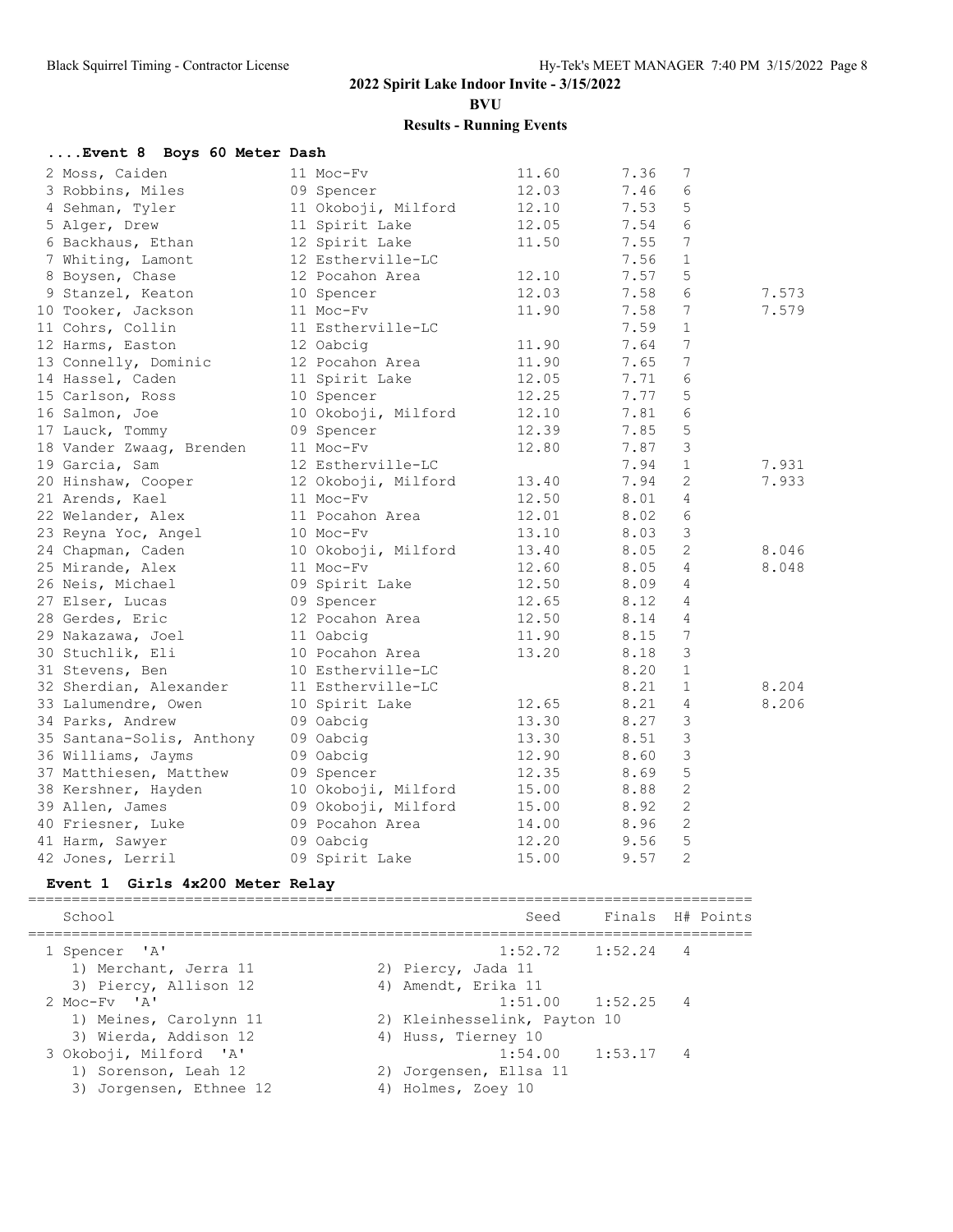**BVU**

## **Results - Running Events**

## **....Event 1 Girls 4x200 Meter Relay**

| 4 Spirit Lake 'A'                               | 1:55.00                                       | 1:55.71 | 3            |
|-------------------------------------------------|-----------------------------------------------|---------|--------------|
| 1) Farmer, Mikayla 12                           | 2) Ahrenstorff, Carlie Jo 12                  |         |              |
| 3) Avery, Addison 10                            | 4) Scott, Abby 09                             |         |              |
| 5 Pocahon Area 'A'                              | 1:54.22                                       | 1:59.56 | 4            |
| 1) Anderson, Allison 12                         | 2) Vonnahme, Jenna 10                         |         |              |
| 3) Sheets, Tiffany 10                           | 4) Smith, Puritie 12                          |         |              |
| 6 Oabcig 'A'                                    | 1:59.00                                       | 2:00.12 | 3            |
| 1) Winterrowd, Abby 10                          | 2) Schroeder, Alex 11                         |         |              |
| 3) Hoffman, Anna 09                             | 4) Schroeder, Livi 09                         |         |              |
| 7 Moc-Fv 'B'                                    | 1:56.00                                       | 2:01.93 | 3            |
| 1) Evink, Anna 12                               | 2) Abrahamson, Jada 11                        |         |              |
| 3) Plathe, Sophee 11                            | 4) Hoekstra, Kady 11                          |         |              |
| 8 Spirit Lake 'C'                               | 2:05.00                                       | 2:02.03 | 2            |
| 1) Keenan, Reese 09                             | 2) Borthwick, Lauren 10                       |         |              |
| 3) Travis, Fran 10                              | 4) Truong, Abigail 11                         |         |              |
| 9 Spencer 'B'                                   | 1:55.00                                       | 2:03.05 | 4            |
| 1) Vail, Tyriana 10                             | 2) Sutherland, Shaylee 09                     |         |              |
| 3) Freeman, Kaitlyn 12                          | 4) Koenig, Khia 09                            |         |              |
| 10 Spirit Lake 'B'                              | 2:02.00                                       | 2:03.78 | 2            |
| 1) Renken, Rylee 09                             | 2) Irwin, Maddy 09                            |         |              |
| 3) Nordlund, Jordyn 10                          | 4) Miller, Mya 11                             |         |              |
| 11 Okoboji, Milford 'C'                         | 2:04.00                                       | 2:04.66 | 2            |
| 1) Allen, Krishauna 09                          | 2) Wittrock, Emma 11                          |         |              |
| 3) Menken, Makenzie 10                          | 4) Bunde, Lydia 10                            |         |              |
| 12 Moc-Fy 'C'                                   | 1:58.00                                       | 2:06.75 | 3            |
| 1) Cleveringa, McKenna 10                       | 2) Schwarck, Madison 10                       |         |              |
| 3) Vande Brake, Kendall 10                      | 4) Leusink, Addy 09                           |         |              |
| 13 Pocahon Area 'B'                             | 1:55.33                                       | 2:08.72 | 3            |
| 1) Gerdes, Lauren 12                            | 2) Welander, Juliann 09                       |         |              |
| 3) Davis, Amanda 09                             | 4) Oberhelman, Abby 11                        |         |              |
| 14 Pocahon Area 'C'                             | 2:00.00                                       | 2:09.34 | 2            |
| 1) Vial, Madison 09                             | 2) Lawson, Addie 10                           |         |              |
| 3) Ford, Ava 09                                 | 4) Madsen, Kadence 09                         |         |              |
| 15 Oabcig 'C'                                   | 2:12.00                                       | 2:13.50 | 1            |
| 1) Pritchard, Josilynn 09                       | 2) Montgomery, Halle 09                       |         |              |
| 3) Masters, Annika 09                           | 4) Baker, Kendra 09                           |         |              |
| 16 Oabcig 'B'                                   | 2:10.00                                       | 2:14.30 | 1            |
| 1) O'Brien, Kylee 09                            | 2) Lundell, Ally 09                           |         |              |
| 3) DeChamps, Justice 10                         | 4) Clark, Allison 11                          |         |              |
| 17 Okoboji, Milford 'B'                         | 2:06.00                                       | 2:14.84 | $\mathbf{1}$ |
| 1) Kollasch, Kayla 12                           | 2) Stoll, Ella 12                             |         |              |
| 3) Runkle, Rylan 10<br>18 Spencer 'C'           | 4) Postma, Rylynn 09<br>2:10.00               | 2:19.30 | 1            |
|                                                 |                                               |         |              |
| 1) Ruden, Sylvia 09<br>3) Zenkovich, Kadence 09 | 2) Hemann, Millie 09<br>4) Haldin, Braylee 09 |         |              |
|                                                 |                                               |         |              |

## **Event 2 Boys 4x200 Meter Relay**

| School               | Seed                 | Finals H# Points |  |
|----------------------|----------------------|------------------|--|
| 1 Spirit Lake 'A'    | 1:33.00              | $1:33.74$ 4      |  |
| 1) Toews, Carter 11  | 2) Cornwall, Jake 11 |                  |  |
| 3) Latham, Jack 12   | 4) Hussey, Qai 12    |                  |  |
| 2 Estherville-LC 'A' | 1:31.01              | $1:37.80$ 4      |  |
| 1) Jensen, Daryl 12  | 2) Anderson, Zack 12 |                  |  |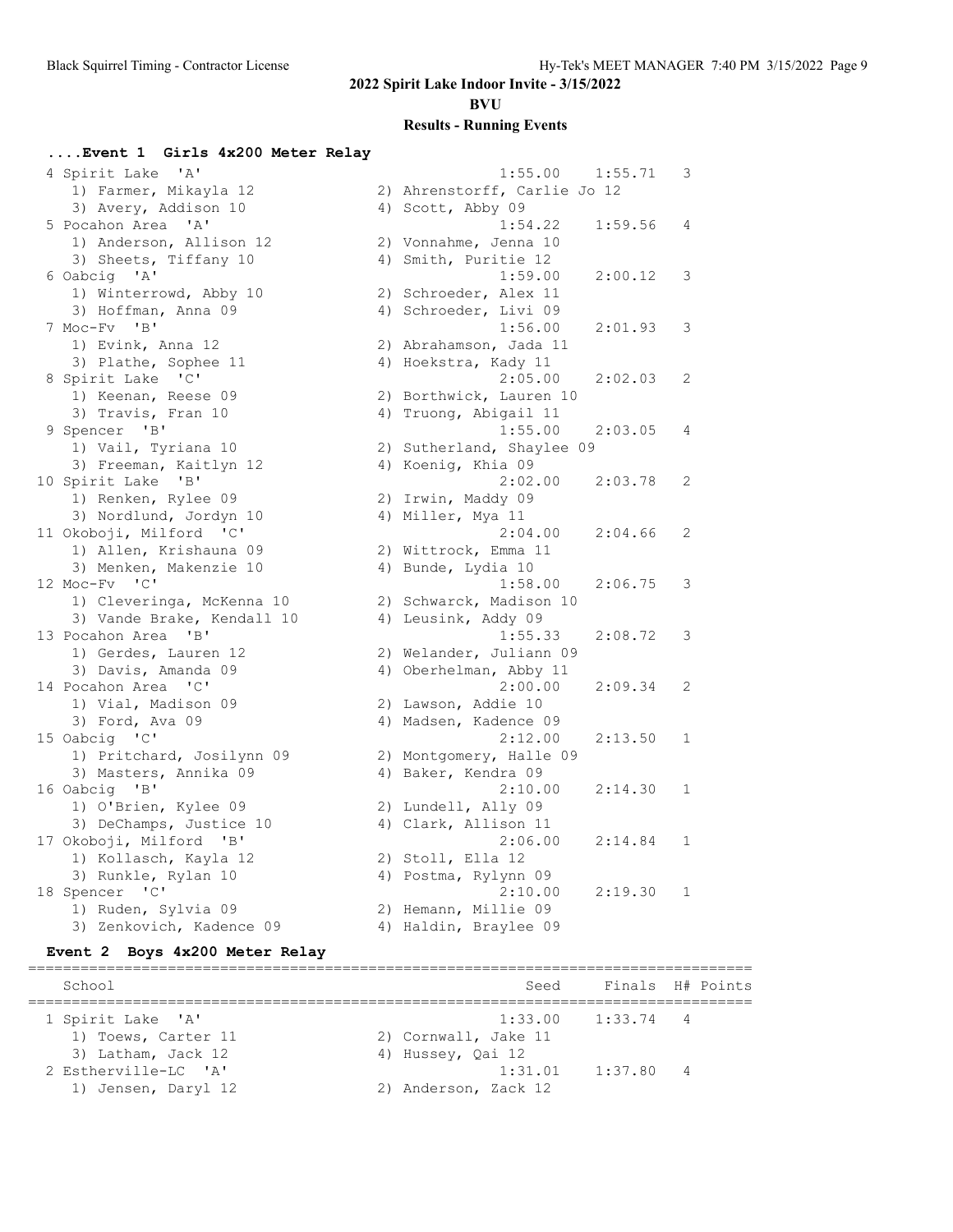**BVU**

| Event 2 Boys 4x200 Meter Relay       |                               |              |
|--------------------------------------|-------------------------------|--------------|
| 3) Busch, Seth 12                    | 4) Whiting, Lamont 12         |              |
| 3 Moc-Fv 'A'                         | 1:36.00<br>1:38.74            | 4            |
| 1) Tooker, Jackson 11                | 2) Aalbers, Carter 12         |              |
| 3) Jager, Carson 11                  | 4) Jeltema, Luke 12           |              |
| 4 Spencer 'A'                        | 1:37.50<br>1:39.53            | 3            |
| 1) Wessels, Campbell 11              | 2) Timmer, Gavin 11           |              |
| 3) Stanzel, Keaton 10                | 4) Berends, Jack 09           |              |
| 5 Moc-Fv 'B'                         | 1:37.00<br>1:40.66            | 4            |
| 1) Vander Zwaag, Brenden 11          | 2) Blom, Tristan 12           |              |
| 3) Arends, Kael 11                   | 4) Moss, Caiden 11            |              |
| 6 Oabcig 'A'                         | 1:37.00<br>1:40.88            | 4            |
| 1) Nieman, Beau 12                   | 2) Harms, Easton 12           |              |
| 3) Behrendsen, Ethan 10              | 4) Quirk, Karson 11           |              |
| 7 Okoboji, Milford 'A'               | 1:43.00<br>1:41.20            | 2            |
| 1) Salmon, Joe 10                    | 2) Schlachter, Ethan 11       |              |
| 3) Santos, Jimmy 11                  | 4) Hinshaw, Cooper 12         |              |
| 8 Spirit Lake 'B'                    | 1:42.00<br>1:42.03            | 2            |
| 1) Sandman, Logan 10                 | 2) Hassel, Caden 11           |              |
| 3) Hussey, Qamerin 10                | 4) Jungjohan, Carver 12       |              |
| 9 Spirit Lake 'C'                    | 1:45.00<br>1:44.56            | 2            |
| 1) Stecker, Ethan 09                 |                               |              |
|                                      | 2) Stecker, Dylan 09          |              |
| 3) Neis, Michael 09<br>10 Moc-Fv 'C' | 4) Lundt, Kaden 09<br>1:39.00 |              |
|                                      | 1:44.91                       | 3            |
| 1) Langton, Ahman 09                 | 2) Mirande, Alex 11           |              |
| 3) Tyler, Evan 11                    | 4) Reyna Yoc, Angel 10        |              |
| 11 Estherville-LC 'B'                | 1:40.00<br>1:45.53            | 3            |
| 1) Garcia, Sam 12                    | 2) Sherdian, Alexander 11     |              |
| 3) Cohrs, Collin 11                  | 4) Swanson, Aiden 10          |              |
| 12 Spencer 'B'                       | 1:41.00<br>1:45.93            | 3            |
| 1) Lauck, Tommy 09                   | 2) Matthiesen, Matthew 09     |              |
| 3) Carlson, Ross 10                  | 4) Johnson, Kade 10           |              |
| 13 Oabcig 'B'                        | 1:40.00<br>1:46.29            | 3            |
| 1) Nakazawa, Joel 11                 | 2) Hansen, Bodie 09           |              |
| 3) Kolar, Treyten 11                 | 4) Ladwig, Kelton 10          |              |
| 14 Pocahon Area 'C'                  | 1:54.00<br>1:46.99            | 1            |
| 1) Kopriva, Lucas 10                 | 2) Gerdes, Eric 12            |              |
| 3) Roberts, Blake 10                 | 4) Welander, Alex 11          |              |
| 15 Pocahon Area 'B'                  | 1:58.00<br>1:47.13            | 1            |
| 1) Boysen, Chase 12                  | 2) Panbecker, Ryan 10         |              |
| 3) Sommerlot, Ryan 10                | 4) Behrens, Ethan 10          |              |
| 16 Oabcig 'C'                        | 1:43.00<br>1:49.06            | 2            |
| 1) Kolar, Brysen 09                  | 2) Carstensen, Aidan 09       |              |
| 3) Raasch, Tyler 09                  | 4) Parks, Andrew 09           |              |
| 17 Estherville-LC 'C'                | 1:50.00<br>1:49.80            | $\mathbf{1}$ |
| 1) Shatto, Kale 09                   | 2) White, Tate 09             |              |
| 3) Peta, Dylan 09                    | 4) Castillo, Alexis 09        |              |
| 18 Spencer 'C'                       | 1:42.00<br>1:49.91            | 2            |
| 1) Pitts, Preston 09                 | 2) Gillis, Alex 09            |              |
| 3) Yoes, Toby 09                     | 4) Hefner, Jaxon 10           |              |
| 19 Okoboji, Milford 'B'              | 1:48.00<br>1:52.63            | 1            |
| 1) Chapman, Caden 10                 | 2) Batman, Gabe 10            |              |
| 3) Olson, Matt 12                    | 4) Pas, Sam 11                |              |
| 20 Okoboji, Milford 'C'              | 1:50.00<br>1:53.64            | 1            |
| 1) Netsch, Tyler 09                  | 2) Holmes, Willie 09          |              |
| 3) Allen, James 09                   | 4) Leman, Sawyer 09           |              |
|                                      |                               |              |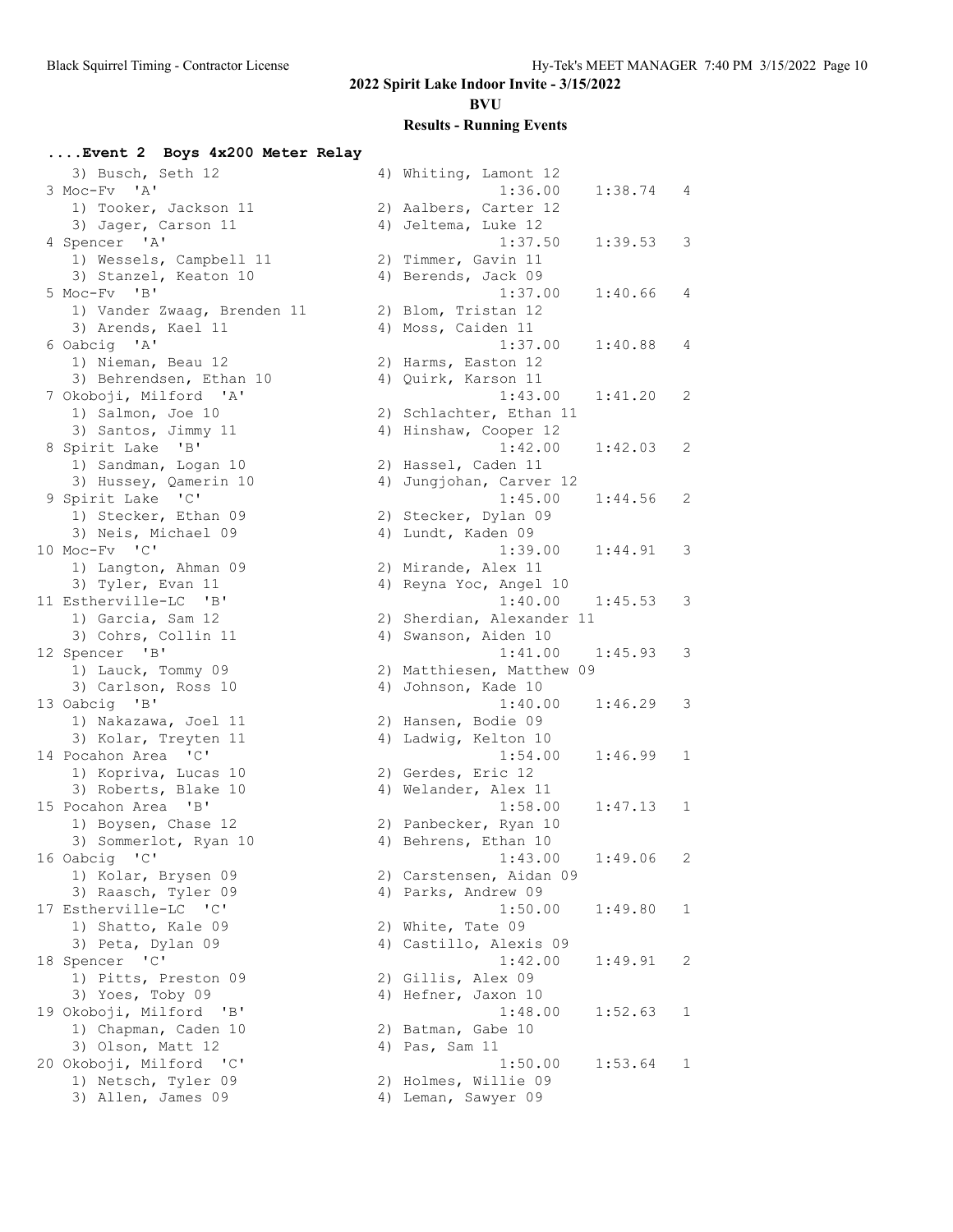**BVU**

## **Results - Running Events**

## **....Event 2 Boys 4x200 Meter Relay**

 21 Pocahon Area 'A' 1:55.50 1:55.98 1 1) Carroll, Jarome 10<br>3) Vote, Ike 11

4) Lee, Kenneth 11

### **Event 13 Girls 800 Meter Run**

| Name                    | Year School             | Seed                  | Finals H# Points                              |  |
|-------------------------|-------------------------|-----------------------|-----------------------------------------------|--|
| 1 Haverdink, Emily      | 12 Moc-Fv               | 2:27.00               | $\overline{2}$<br>2:30.00                     |  |
| 35.822 (35.822)         | $1:13.444$ (37.622)     | $1:52.361$ (38.917)   | $2:29.993$ $(37.632)$                         |  |
| 2 Krieger, Katelyn      | 11 Spirit Lake          | 2:31.00               | 2:33.64<br>2                                  |  |
| 36.175 (36.175)         | $1:13.808$ $(37.633)$   | $1:53.252$ (39.444)   | 2:33.635 (40.383)                             |  |
| 3 Van Der Werff, Elin   | 09 Moc-Fv               | 2:37.00               | 2:38.01<br>2                                  |  |
| 37.332 (37.332)         | $1:17.489$ (40.157)     | $1:58.314$ (40.825)   | 2:38.005 (39.691)                             |  |
| 4 Morey, Emma           | 11 Spencer              | 2:39.00               | 2:49.35<br>2                                  |  |
| 37.877 (37.877)         | $1:20.368$ $(42.491)$   |                       | 2:05.786 (45.418) 2:49.346 (43.560)           |  |
| 5 Frein, Maryn          | 11 Okoboji, Milford     | 2:49.00               | 2:51.88<br>2                                  |  |
| 40.354 (40.354)         | $1:24.021$ $(43.667)$   | 2:10.815(46.794)      | $2:51.879$ (41.064)                           |  |
| 6 Pritchard, Charlotte  | 10 Spirit Lake          | 2:40.00               | 2:54.85<br>2                                  |  |
| 38.134 (38.134)         | $1:22.454$ $(44.320)$   | $2:11.929$ (49.475)   | 2:54.845 (42.916)                             |  |
| 7 May, Sarah            | 09 Moc-Fv               | 2:46.00               | 2:56.96<br>2                                  |  |
| 40.678 (40.678)         | $1:25.304$ $(44.626)$   | $2:12.261$ (46.957)   | 2:56.953 (44.692)                             |  |
| 8 Point, Natalie        | 09 Pocahon Area         | 3:00.00               | 2:57.44<br>1                                  |  |
| 36.174 (36.174)         | $1:20.161$ $(43.987)$   | 2:10.603(50.442)      | 2:57.436 (46.833)                             |  |
| 9 Oberhelman, Allie     | 11 Pocahon Area         | 3:06.06               | 2:57.53<br>$\overline{1}$                     |  |
| 37.011 (37.011)         | $1:20.234$ $(43.223)$   |                       | $2:09.699$ (49.465) $2:57.522$ (47.823)       |  |
| 10 Veltri, Sophia       | 12 Oabcig               | 2:52.00               | 2:57.69<br>2                                  |  |
| 40.590 (40.590)         | 1:24.987(44.397)        |                       | $2:12.527$ (47.540) $2:57.682$ (45.155)       |  |
| 11 Miller, Lily         | 10 Okoboji, Milford     | 2:58.00               | 2:58.95<br>1                                  |  |
| 38.994 (38.994)         | 1:24.805(45.811)        | 2:13.936(49.131)      | 2:58.948 (45.012)                             |  |
| 12 Melohn, Paige        | 11 Pocahon Area         | 2:53.18               | 2:59.14<br>2                                  |  |
| 39.353 (39.353)         | $1:25.447$ (46.094)     |                       | 2:15.073 (49.626) 2:59.136 (44.063)           |  |
| 13 Becker, Sienna       | 10 Oabcig               | 3:00.00               | 3:03.54<br>$\mathbf{1}$                       |  |
| 37.827 (37.827)         | $1:22.681$ $(44.854)$   | 2:13.661(50.980)      | $3:03.534$ (49.873)                           |  |
| 14 Duffy, Lauren        | 12 Okoboji, Milford     | 2:50.00               | 3:04.73<br>2                                  |  |
| 40.309 (40.309)         | $1:24.243$ $(43.934)$   | 2:14.000(49.757)      | $3:04.724$ (50.724)                           |  |
| 15 DeWall, Hallie       | 11 Spirit Lake          | 2:48.00               | 3:05.35<br>2                                  |  |
| 40.019 (40.019)         | $1:25.040$ (45.021)     | 2:15.489(50.449)      | $3:05.345$ (49.856)                           |  |
| 16 Perman, Caroline     | 12 Moc-Fv               | 3:00.00               | 3:07.72 1                                     |  |
| 40.995 (40.995)         | $1:27.164$ (46.169)     | 2:18.477(51.313)      | 3:07.720 (49.243)                             |  |
| 17 Vial, Madison        | 09 Pocahon Area         | 3:04.70               | 3:08.70<br>1                                  |  |
| 41.364 (41.364)         | $1:27.407$ (46.043)     | 2:19.367(51.960)      | $3:08.700$ (49.333)                           |  |
| 18 Olthoff, Shay        | 12 Okoboji, Milford     | 3:09.00               | 3:11.54<br>$\mathbf{1}$                       |  |
| 39.728 (39.728)         | $1:26.783$ $(47.055)$   | $2:21.204$ $(54.421)$ | 3:11.540(50.336)                              |  |
| 19 Bahrke, Payge        | 10 Moc-Fv               | 2:55.00               | 2<br>3:12.10                                  |  |
| 40.099 (40.099)         | $1:27.588$ (47.489)     |                       | $2:20.169$ (52.581) 3:12.092 (51.923)         |  |
| 20 Buns, Silvia         | 10 Oabcig               | 3:10.00               | 3:12.25<br>$\mathbf{1}$                       |  |
| 39.983 (39.983)         | $1:26.483$ $(46.500)$   | 2:19.191(52.708)      | $3:12.246$ (53.055)                           |  |
| 21 Hinrickson, Paige    | 10 Spirit Lake          | 3:00.00               | 3:25.90<br>1                                  |  |
| 36.760 (36.760)         | 1:26.305(49.545)        |                       | $2:27.545$ $(1:01.240)$ $3:25.895$ $(58.350)$ |  |
| 22 Bergamaschi, Arianna | 11 Spirit Lake          | 3:25.00               | 3:55.98<br>$\mathbf{1}$                       |  |
| 43.156 (43.156)         | $1:47.138$ $(1:03.982)$ |                       | 2:57.756 (1:10.618) 3:55.974 (58.218)         |  |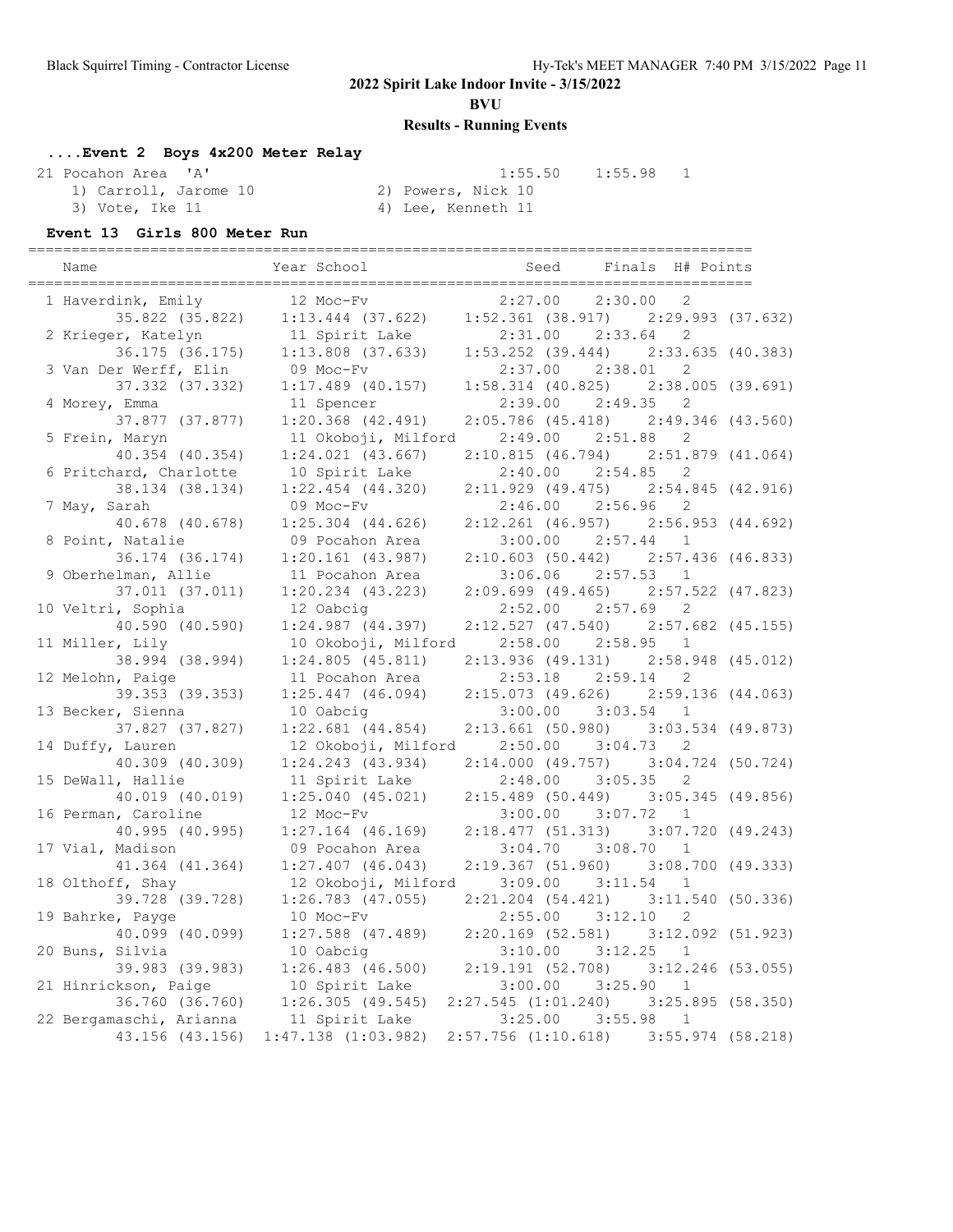**BVU**

## **Results - Running Events**

## **Event 14 Boys 800 Meter Run**

| Name                                 | Year School                           | Seed                           | Finals H# Points                                        |  |
|--------------------------------------|---------------------------------------|--------------------------------|---------------------------------------------------------|--|
| 1 Blom, Tyson                        | 12 Moc-Fv                             | 2:12.00                        | 2:08.88<br>3                                            |  |
| 31.458 (31.458)                      | 1:03.997(32.539)                      |                                | $1:37.178$ (33.181) $2:08.878$ (31.700)                 |  |
| 2 Duitsman, Parker                   | 10 Estherville-LC                     | 2:10.00                        | 2:12.92<br>3                                            |  |
| 30.635 (30.635)                      | 1:03.495(32.860)                      |                                | $1:38.290(34.795)$ $2:12.920(34.630)$                   |  |
| 3 Osler, Evan                        | 09 Okoboji, Milford                   | 2:10.00                        | 2:13.98<br>3                                            |  |
| 32.232 (32.232)                      | $1:04.966$ (32.734)                   | 1:41.176(36.210)               | 2:13.972 (32.796)                                       |  |
| 4 Halder, Parker                     | 12 Spencer                            | 2:10.08                        | 2:14.54<br>3                                            |  |
| 31.737 (31.737)<br>5 Tracy, Thomas   | $1:04.507$ (32.770)<br>12 Moc-Fv      | 2:11.00                        | $1:39.485$ (34.978) $2:14.540$ (35.055)<br>2:17.71<br>3 |  |
| 33.894 (33.894)                      | $1:08.002$ $(34.108)$                 |                                | $1:43.484$ (35.482) $2:17.707$ (34.223)                 |  |
| 6 Hesseltine, Dakota                 | 11 Okoboji, Milford                   | 2:15.00                        | 2:19.65<br>3                                            |  |
| 31.821 (31.821)                      | $1:05.934$ $(34.113)$                 |                                | $1:44.236$ (38.302) $2:19.650$ (35.414)                 |  |
| 7 Goeken, Noah                       | 11 Spencer                            | 2:15.50                        | 2:21.43<br>$\overline{c}$                               |  |
| 32.231 (32.231)                      | $1:06.234$ (34.003)                   |                                | $1:44.310$ (38.076) $2:21.427$ (37.117)                 |  |
| 8 Hulsof, Isaiah                     | 11 Moc-Fv                             | 2:10.00                        | 2:21.55<br>3                                            |  |
| 32.823 (32.823)                      | 1:06.980(34.157)                      |                                | $1:43.761$ (36.781) $2:21.542$ (37.781)                 |  |
| 9 Jerge, Ethan                       | 09 Spirit Lake                        | 2:20.00                        | 2:21.63<br>$\mathbf{2}$                                 |  |
| 32.207 (32.207)                      | $1:06.847$ (34.640)                   | $1:44.654$ (37.807)            | $2:21.626$ (36.972)                                     |  |
| 10 Jones, Caleb                      | 12 Okoboji, Milford                   | 2:15.00                        | 2:21.87<br>-3                                           |  |
| 31.073 (31.073)                      | $1:04.286$ (33.213)                   |                                | $1:42.859$ (38.573) $2:21.862$ (39.003)                 |  |
| 11 Senn, Nathanul                    | 12 Moc-Fv                             | 2:20.00                        | 2:23.11<br>2                                            |  |
| 33.955 (33.955)                      | 1:08.885(34.930)                      |                                | $1:44.996$ (36.111) $2:23.108$ (38.112)                 |  |
| 12 Jones, Dylan                      | 11 Okoboji, Milford                   | 2:15.00                        | 2:25.31<br>3                                            |  |
| 33.029 (33.029)                      | $1:07.601$ (34.572)                   |                                | $1:45.712$ (38.111) $2:25.309$ (39.597)                 |  |
| 13 Hesse, Christian                  | 11 Okoboji, Milford                   | 2:25.00                        | 2:25.40<br>$\overline{c}$                               |  |
| 33.315 (33.315)                      | $1:09.433$ (36.118)                   |                                | $1:47.577$ (38.144) $2:25.400$ (37.823)                 |  |
| 14 McCaffery, Merek                  | 09 Spirit Lake                        | 2:20.00                        | 2:28.88<br>$\mathbf{2}$                                 |  |
| 33.678 (33.678)                      | 1:09.811(36.133)                      |                                | $1:51.106$ (41.295) $2:28.873$ (37.767)                 |  |
| 15 Krogman, Carson                   | 09 Spencer                            | 2:17.71                        | 2:29.16<br>2<br>2:29.155(39.553)                        |  |
| 33.651 (33.651)<br>16 Baldwin, Alex  | $1:10.053$ (36.402)<br>10 Spencer     | $1:49.602$ (39.549)<br>2:26.61 | 2:30.10<br>2                                            |  |
| $35.041$ $(35.041)$                  | $1:12.111$ (37.070)                   |                                | $1:51.844$ (39.733) $2:30.099$ (38.255)                 |  |
| 17 Sorenson, Riley                   | 10 Spirit Lake                        | 2:35.00                        | 2:30.33<br>$\overline{1}$                               |  |
| 34.934 (34.934)                      | $1:12.549$ (37.615)                   |                                | $1:52.605$ (40.056) $2:30.324$ (37.719)                 |  |
| 18 Cruz, Santos                      | 12 Estherville-LC                     | 2:30.00                        | 2:31.76<br>$\mathbf{1}$                                 |  |
| 33.924 (33.924)                      | 1:12.877(38.953)                      |                                | $1:55.034$ (42.157) $2:31.759$ (36.725)                 |  |
| 19 Ferguson, Dillon                  | 11 Spirit Lake                        |                                | $2:30.00$ $2:35.52$<br>$\mathbf{1}$                     |  |
| 33.832 (33.832)                      | $1:12.469$ (38.637)                   |                                | $1:54.746$ (42.277) $2:35.517$ (40.771)                 |  |
| 20 Dirks, Dietrich                   | 09 Spirit Lake                        | 2:30.00                        | 2:36.22 1                                               |  |
| 34.752 (34.752)                      | $1:13.496$ (38.744)                   |                                | $1:56.012$ (42.516) $2:36.216$ (40.204)                 |  |
| 21 Moeller, Charles                  | 10 Moc-Fv                             | 2:25.00                        | 2:36.81<br>2                                            |  |
| 36.405 (36.405)                      | $1:15.209$ (38.804)                   |                                | $1:55.989$ (40.780) $2:36.808$ (40.819)                 |  |
| 22 Reinke, Isaac                     | 11 Estherville-LC                     | 3:00.00                        | 2:52.75<br>-1                                           |  |
| 35.221 (35.221)                      | 1:15.135(39.914)                      |                                | $2:02.521$ (47.386) $2:52.746$ (50.225)                 |  |
| 23 Beck, Myles                       | 10 Oabcig                             | 2:26.00                        | 2:52.77<br>$\overline{c}$                               |  |
| 36.127 (36.127)                      | $1:17.668$ (41.541)                   | $2:04.404$ (46.736)            | 2:52.767 (48.363)                                       |  |
| 24 Samway, Quintin                   | 09 Oabcig                             | 2:45.00                        | 2:56.21<br>$\mathbf{1}$                                 |  |
| 38.363 (38.363)                      | $1:23.802$ (45.439)                   | $2:11.756$ (47.954)            | $2:56.204$ $(44.448)$                                   |  |
| 25 Mowry, Dean                       | 09 Pocahon Area                       | 2:40.00                        | 2:57.85<br>$\mathbf{1}$                                 |  |
| 39.158 (39.158)<br>26 Bresler, Blake | $1:25.061$ (45.903)                   |                                | $2:12.640$ (47.579) $2:57.848$ (45.208)<br>3:09.20 1    |  |
| 35.633 (35.633)                      | 10 Estherville-LC<br>1:18.953(43.320) | 3:00.00<br>2:14.840(55.887)    | 3:09.195(54.355)                                        |  |
|                                      |                                       |                                |                                                         |  |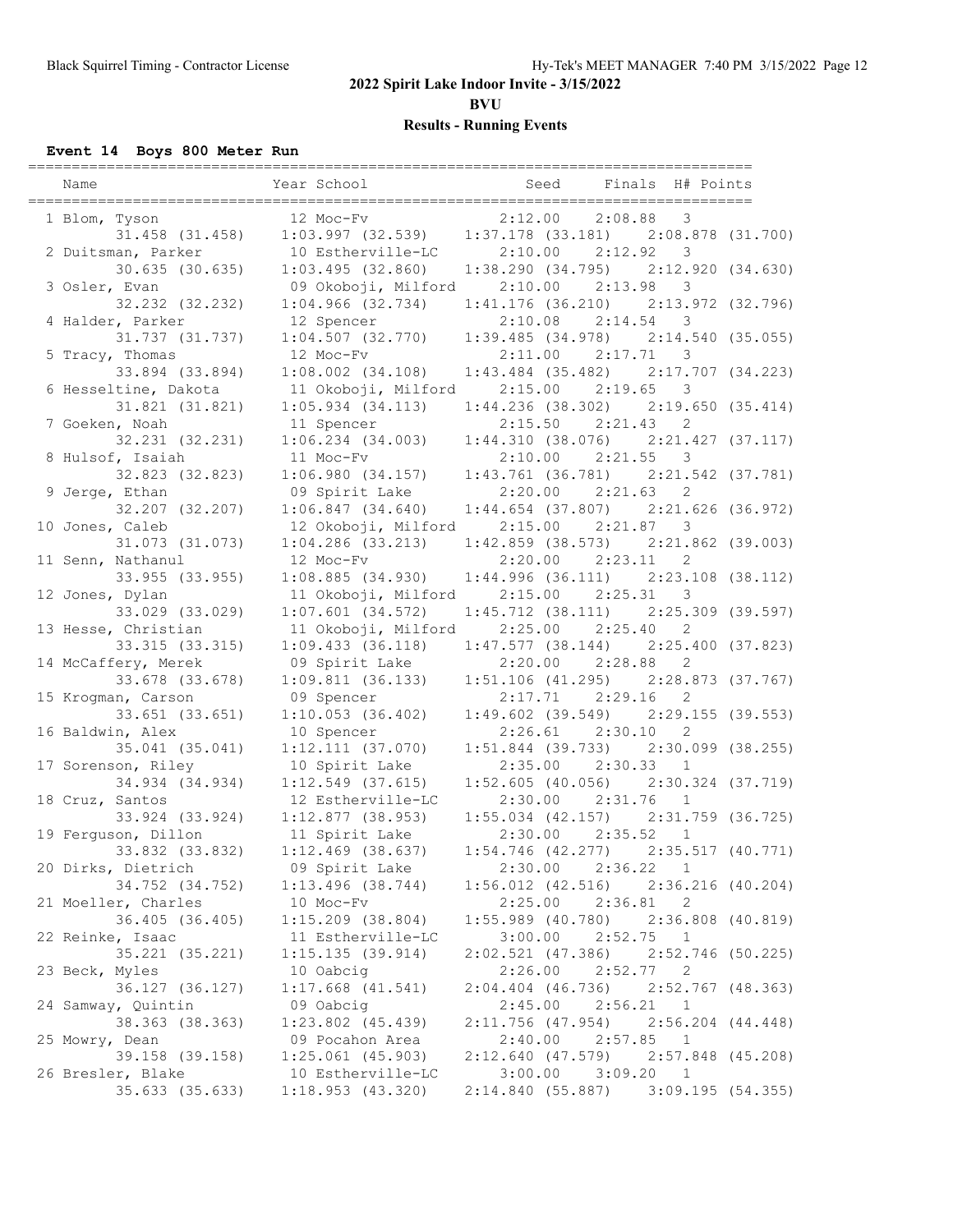**BVU**

### **Results - Running Events**

#### **Event 17 Girls 4x400 Meter Relay**

| School                                  | Seed                      | Finals  |              | H# Points |
|-----------------------------------------|---------------------------|---------|--------------|-----------|
| 1 Spirit Lake 'A'                       | 4:32.00                   | 4:34.11 | 2            |           |
| 1) Niemeier, Kendal 09                  | 2) Kauffman, Mackenzie 11 |         |              |           |
| 3) Scott, Abby 09                       | 4) Miller, Mya 11         |         |              |           |
| 2 Spencer 'A'                           | 4:35.00                   | 4:35.33 | 2            |           |
| 1) Fisher, Brenna 12                    | 2) Merchant, Jerra 11     |         |              |           |
| 3) Morony, Maddie 12                    | 4) Hamilton, Ivy 11       |         |              |           |
| 3 Oabcig 'A'                            | 4:46.00                   | 4:39.20 | $\mathbf{1}$ |           |
| 1) Winterrowd, Abby 10                  | 2) Schroeder, Alex 11     |         |              |           |
| 3) Hoffman, Anna 09                     | 4) Schroeder, Livi 09     |         |              |           |
| 4 Moc-Fv 'A'                            | 4:22.00                   | 4:40.18 | 2            |           |
| 1) Immeker, Maya 10                     | 2) Fedders, Akeyma 12     |         |              |           |
| 3) Fernstrum, Kennedy 09                | 4) Bruxvoort, Kaylea 10   |         |              |           |
| 5 Okoboji, Milford 'A'                  | 4:36.00                   | 4:40.32 | 2            |           |
| 1) Holmes, Zoey 10                      | 2) Sorenson, Leah 12      |         |              |           |
| 3) Duffy, Lexi 12                       | 4) Carstens, Carly 11     |         |              |           |
| 6 Moc-Fv 'C'                            | 4:30.00                   | 4:41.90 | 2            |           |
| 1) Haverdink, Emily 12                  | 2) Cleveringa, McKenna 10 |         |              |           |
| 3) Schwarck, Madison 10                 | 4) Hoekstra, Kady 11      |         |              |           |
| 7 Spencer 'C'                           | 4:38.00                   | 4:49.06 | $\mathbf{1}$ |           |
| 1) Piercy, Allison 12                   | 2) Piercy, Jada 11        |         |              |           |
| 3) Vail, Tyriana 10                     | 4) Stave, Corinne 11      |         |              |           |
| 8 Pocahon Area 'A'                      | 4:44.91                   | 4:52.65 | 1            |           |
| 1) Oberhelman, Abby 11                  | 2) Welander, Juliann 09   |         |              |           |
| 3) Lawson, Addie 10                     | 4) Vonnahme, Jenna 10     |         |              |           |
| 9 Spencer<br>"B"                        | 4:44.00                   | 4:56.75 | 1            |           |
| 1) Sutherland, Shaylee 09               | 2) Koenig, Khia 09        |         |              |           |
| 3) Hemann, Millie 09                    | 4) Morey, Peyton 09       |         |              |           |
| 10 Moc-Fv<br>$^{\prime}$ B <sup>1</sup> | 4:30.00                   | 5:02.98 | 2            |           |
| 1) Nonnemacher, Grace 10                | 2) Koedam, Eden 09        |         |              |           |
| 3) Abrahamson, Jada 11                  | 4) Yaw, Claire 12         |         |              |           |
| 11 Oabcig 'B'                           | 4:58.00                   | 5:03.87 | 1            |           |
| 1) Schnabel, Jillian 10                 | 2) Roeder, Jaiden 09      |         |              |           |
| 3) Johnson, Patience 11                 | 4) Nakazawa, Miki 09      |         |              |           |
| 12 Oabcig 'C'                           | 5:05.00                   | 5:17.41 | 1            |           |
| 1) Riessen, Olivia 10                   | 2) Linde, Hailey 11       |         |              |           |
| 3) Clark, Allison 11                    | 4) Lundy, Mikayla 11      |         |              |           |
|                                         |                           |         |              |           |

### **Event 18 Boys 4x400 Meter Relay**

=================================================================================== School School Seed Finals H# Points =================================================================================== 1 Pocahon Area 'A' 3:48.00 3:42.70 4 1) Cook, Chase 12 2) Gerdes, Jacob 11 3) DeYoung, Josiah 09 (4) Lenz, Brandon 12 2 Spencer 'A' 3:43.59 3:47.32 4 1) Munson, Van 10 2) Heinrichs, Tyler Kurt 10 3) Johnson, Kade 10 4) Halder, Parker 12 3 Okoboji, Milford 'C' 3:40.00 3:47.71 4 1) Postma, Caleb 12 2) Heller, Logan 12 3) Schlachter, Ethan 11 4) Vander Pol, Mason 12 4 Spirit Lake 'B' 3:55.00 3:52.82 3 1) Stecker, Ethan 09 2) VandenBerg, Damon 11 3) Stecker, Dylan 09 (4) Profit, Tommy 11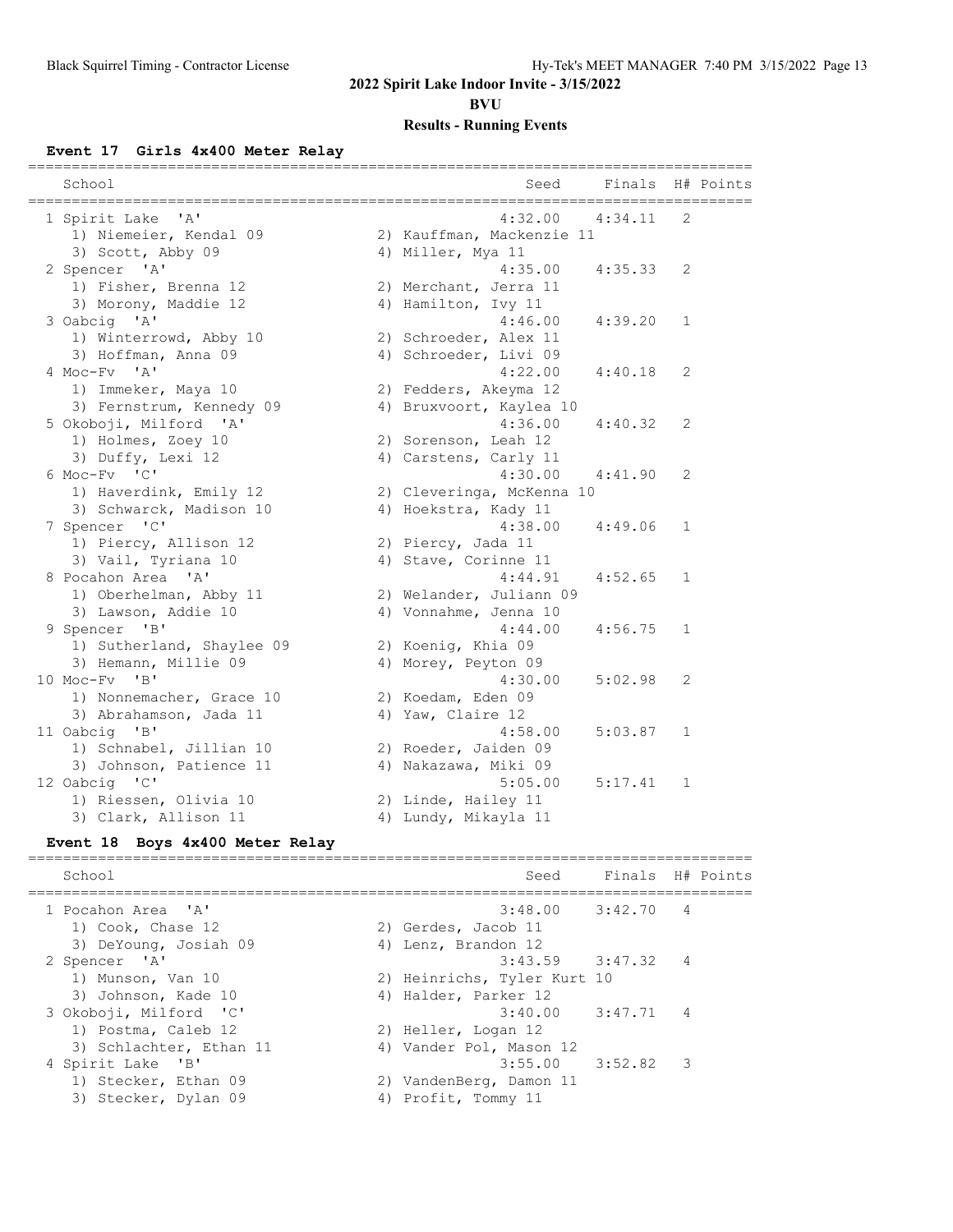**BVU**

| Event 18 Boys 4x400 Meter Relay |                              |         |              |
|---------------------------------|------------------------------|---------|--------------|
| 5 Moc-Fy 'A'                    | 3:52.00                      | 3:55.70 | 3            |
| 1) Aalbers, Carter 12           | 2) Blom, Tristan 12          |         |              |
| 3) Sholly, Christian 10         | 4) Buss, Hunter 09           |         |              |
| 6 Spirit Lake 'A'               | 3:39.22                      | 3:58.62 | 4            |
| 1) Jungjohan, Carver 12         | 2) Sundall, Ryder 10         |         |              |
| 3) Hussey, Qamerin 10           | 4) Theesfeld, Braden 11      |         |              |
| 7 Oabcig 'A'                    | 3:55.00                      | 3:58.80 | 3            |
| 1) Nieman, Beau 12              | 2) Harms, Easton 12          |         |              |
| 3) Behrendsen, Ethan 10         | 4) Quirk, Karson 11          |         |              |
| 8 Pocahon Area 'C'              | 4:00.00                      | 4:01.30 | 2            |
| 1) Sommerlot, Ryan 10           | 2) Pineda, Andrew 11         |         |              |
| 3) Panbecker, Ryan 10           | 4) Kopriva, Lucas 10         |         |              |
| 9 Estherville-LC 'A'            | 3:55.00                      | 4:02.82 | 3            |
| 1) Flores, Brandon 12           | 2) Pena, Alex 12             |         |              |
| 3) Martin, Will 11              | 4) Martin, Wes 09            |         |              |
| 10 Pocahon Area 'B'             | 3:56.00                      | 4:08.22 | 3            |
| 1) Berte, Ben 12                | 2) Ricke, Joseph 12          |         |              |
| 3) Axman, Adam 12               | 4) Aljets, Dominic 10        |         |              |
| 11 Moc-Fv 'B'                   | 3:58.00                      | 4:10.56 | 3            |
| 1) Vander Pol, Owen 09          | 2) Aalbers, Blake 09         |         |              |
| 3) Van Gelder, Braylon 09       | 4) Bolton, Sawyer 09         |         |              |
| 12 Okoboji, Milford 'A'         | 3:50.00                      | 4:10.94 | 4            |
| 1) Santos, Jimmy 11             | 2) Batman, Gabe 10           |         |              |
| 3) Sandven, Drew 10             | 4) Barba, Nico 10            |         |              |
| 13 Oabcig 'B'                   | 4:10.00                      | 4:15.39 | $\mathbf{1}$ |
| 1) Hansen, Bodie 09             | 2) Kolar, Brysen 09          |         |              |
| 3) Ladwig, Kelton 10            | 4) Kolar, Treyten 11         |         |              |
| 14 Spirit Lake 'C'              | 4:10.00                      | 4:16.73 | 1            |
| 1) Graves, Will 10              | 2) Hughes, Brandon 09        |         |              |
| 3) Leinbaugh, Simon 10          | 4) Neis, Michael 09          |         |              |
| 15 Estherville-LC 'C'           | 3:59.00                      | 4:21.17 | 2            |
| 1) Shatto, Kale 09              | 2) Castillo, Alexis 09       |         |              |
| 3) Stevens, Ben 10              | 4) Leonard, Ryan 10          |         |              |
| 16 Okoboji, Milford 'B'         | 4:05.00                      | 4:23.48 | 2            |
| 1) Hallengren, Hunter 10        | 2) Christenson, Tyler 09     |         |              |
| 3) Olson, Matt 12               | 4) Brackett, Gabe 10         |         |              |
| 17 Moc-Fv 'C'                   | 4:04.00                      | 4:26.01 | 2            |
| 1) Mirande, Daniel 12           | 2) Feenstra, Jackson 09      |         |              |
| 3) Groendyke, Tayon 09          | 4) Roos, Joshua 09           |         |              |
| 18 Oabcig 'C'                   | 4:30.00                      | 4:28.06 | 1            |
| 1) Carstensen, Aidan 09         | 2) Parks, Andrew 09          |         |              |
| 3) Williams, Jayms 09           | 4) Santana-Solis, Anthony 09 |         |              |
| 19 Spencer<br>$\mathbf{B}$      | 3:50.45                      | 4:28.73 | 4            |
| 1) Baldwin, Alex 10             | 2) Krogman, Carson 09        |         |              |
| 3) Goeken, Noah 11              | 4) Gillis, Alex 09           |         |              |
| 20 Estherville-LC 'B'           | 3:59.00                      | 4:30.19 | 2            |
| 1) Camberos Barajas, Yahir 10   | 2) Thelen, Dustin 09         |         |              |
| 3) Peta, Dylan 09               | 4) White, Tate 09            |         |              |
|                                 |                              |         |              |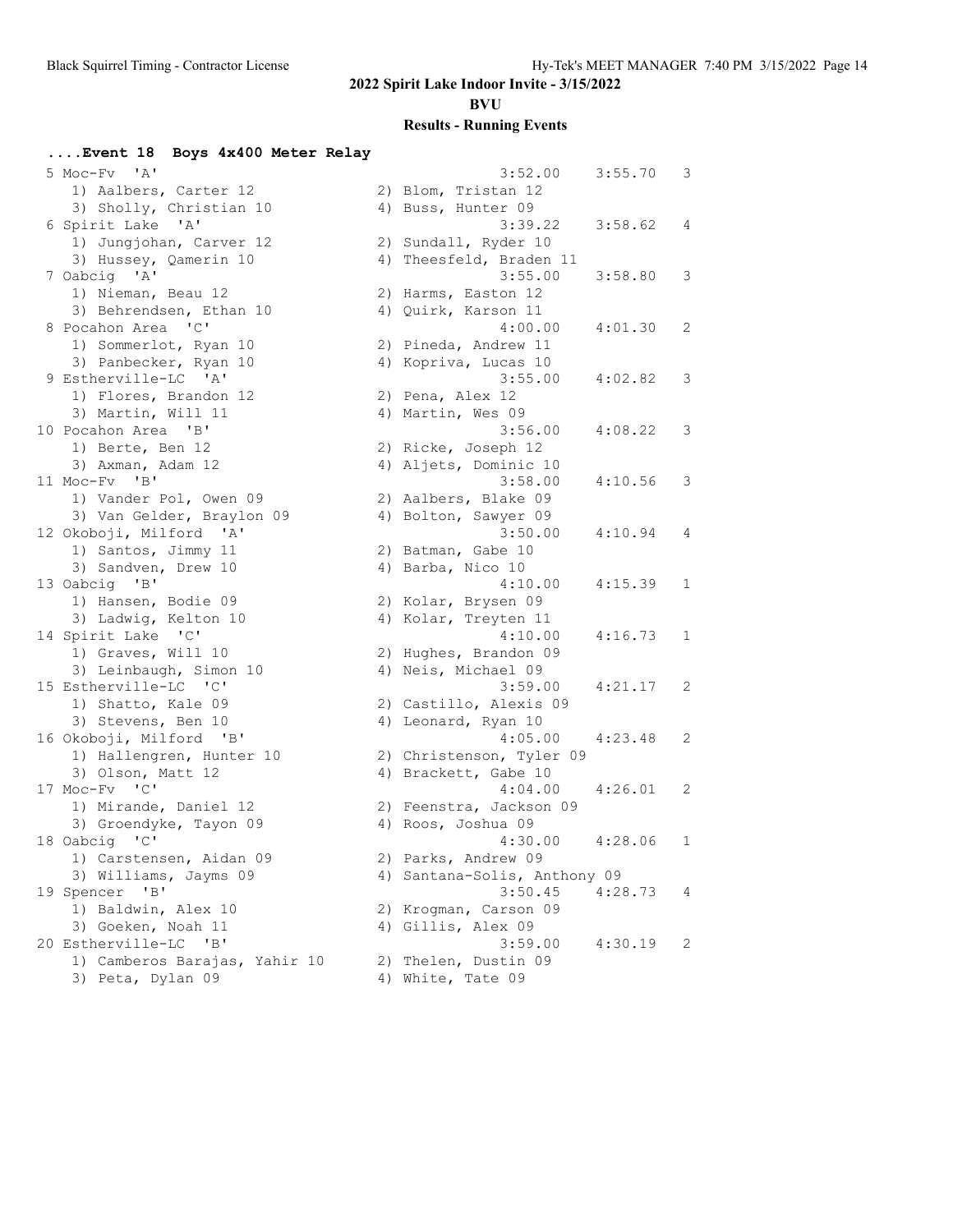**BVU**

## **Results - Field Events**

## **Event 20 Boys Shot Put**

|        | Year School Seed Finals H# Points<br>Name                                                                                         |              |              |                |  |
|--------|-----------------------------------------------------------------------------------------------------------------------------------|--------------|--------------|----------------|--|
| Finals |                                                                                                                                   |              |              |                |  |
|        | 1 Bundt, Josiah 12 Moc-Fv 47-00.00 42-06.75<br>FOUL 39-03.25 41-08 42-06.75 FOUL FOUL                                             |              |              | 3              |  |
|        | 2 Cline, Kaleb 11 Spencer 41-04.50 42-04.00<br>$40-04.25$ 39-09 FOUL 39-08.50 39-01.50 42-04                                      |              |              | 3              |  |
|        | 3 Hoefling, Carter 11 Oabcig 42-00.00 41-03.00                                                                                    |              |              | 3              |  |
|        | 40-03 39-05.50 38-04.75 38-11 39-00 41-03<br>4 Nakazawa, Joel 11 Oabcig 0.25 40-06.75<br>FOUL 40-06.75 39-07.75 38-03 39-06 40-00 |              |              | $\mathbf{1}$   |  |
|        | 5 McMurrian, Zavion 11 Estherville-LC 45-00.00 39-03.75<br>37-06.25 39-03.75 39-02.50 FOUL FOUL FOUL                              |              |              | 3              |  |
|        | 6 Vaas, Tyeson 10 Moc-Fv 42-00.00<br>FOUL 37-02.50 38-11.50 39-02.50 38-01 38-03                                                  |              | $39 - 02.50$ | 3              |  |
|        | 7 Christensen, Jess 11 Estherville-LC 40-00.00 38-10.00<br>$38-04.50$ $38-10$ $37-11$ $37-11$ $37-09.50$ $38-03.50$               |              |              | 3              |  |
|        | 8 Hoefling, Vince 11 Oabcig 39-06.00 38-09.50<br>$38-03.50$ $38-06$ $37-03.50$ $38-09.50$ $36-09.50$ $36-03$                      |              |              | 3              |  |
|        | 9 Spotts, Kyle 11 Oabcig 42-00.00 38-00.50<br>$37-04.25$ $35-08$ $38-00.50$                                                       |              |              | 3              |  |
|        | 10 Behrens, Ethan 10 Pocahon Area 34-05.50 36-10.00<br>$34 - 01$ $36 - 10$ $32 - 05.50$                                           |              |              | 2              |  |
|        | 11 Bindel, Keaton 12 Pocahon Area 36-09.50 36-06.50<br>29-03.50 34-06.50 36-06.50                                                 |              |              | 3              |  |
|        | 12 Pas, Sam Manuel 11 Okoboji, Milford 36-00.00 35-09.00                                                                          |              |              | 3              |  |
|        | 33-01 35-09 35-01<br>13 Carlson, Ethan 09 Spirit Lake 35-00.00 34-02.75<br>34-02.75 33-05 33-01.50                                |              |              | 2              |  |
|        | 14 Lalumendre, Owen 10 Spirit Lake 35-00.00 34-00.50<br>$32 - 11.50$ $32 - 11$ $34 - 00.50$                                       |              |              | $\overline{c}$ |  |
|        | 15 Streed, Levi 11 Oabcig 39-00.00 J34-00.50                                                                                      |              |              | 3              |  |
|        | 32-10 34-00.50 32-10<br>16 Frangenberg, Mason 12 Spirit Lake 30-00.00 33-11.00                                                    |              |              | 2              |  |
|        | 33-11 FOUL FOUL<br>17 Taylor, Kaleb 09 Oabcig 31-00.00 32-06.50<br>30-11.25 FOUL 32-06.50                                         |              |              | 2              |  |
|        | 18 Irwin, Brock 10 Estherville-LC 30-00.00 32-04.75<br>$30 - 04.50$ $31 - 04.50$ $32 - 04.75$                                     |              |              | 2              |  |
|        | 19 Mulder, Jaxson 10 Moc-Fv 31-10.00 31-04.50<br>29-09.75 31-04.50 31-00.50                                                       |              |              | 2              |  |
|        | 09 Estherville-LC<br>20 Brown, Liam<br>FOUL FOUL 31-02                                                                            | $30 - 00.00$ | $31 - 02.00$ | $\mathbf{1}$   |  |
|        | 21 Trewyn, Hunter<br>09 Pocahon Area<br>26-09.25 28-08 29-04                                                                      | $27 - 10.00$ | $29 - 04.00$ | $\mathbf{1}$   |  |
|        | 22 Remer, Gavin<br>09 Oabcig<br>27-11 27-10 29-02                                                                                 | $34 - 00.00$ | $29 - 02.00$ | $\mathbf{2}$   |  |
|        | 23 Gerdes, Luke<br>10 Pocahon Area<br>28-10 FOUL 25-10                                                                            | $30 - 00.00$ | $28 - 10.00$ | 2              |  |
|        | 24 Ostovic, Isaac<br>09 Spirit Lake<br>22-03.50 28-09.50 28-00.75                                                                 | $27 - 00.00$ | $28 - 09.50$ | $\mathbf{1}$   |  |
|        | 25 Diaz, Rafael<br>09 Estherville-LC<br>28-00.50 FOUL FOUL                                                                        | $30 - 00.00$ | $28 - 00.50$ | 2              |  |
|        | 26 Friesner, Luke<br>09 Pocahon Area<br>25-02.50 27-08 FOUL                                                                       | $27 - 02.00$ | $27 - 08.00$ | $\mathbf{1}$   |  |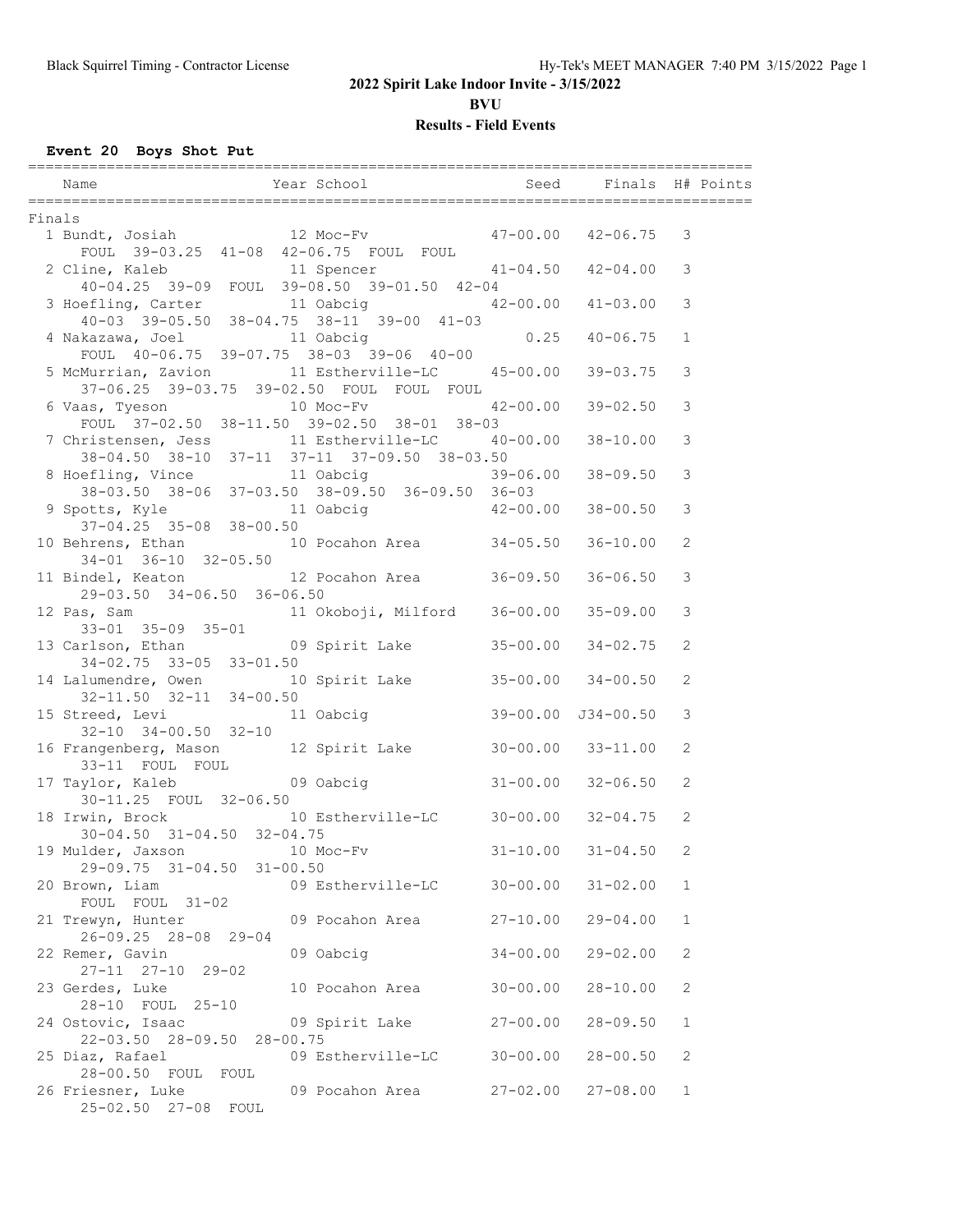**BVU**

## **Results - Field Events**

| Event 20 Boys Shot Put               |                   |                           |              |                |
|--------------------------------------|-------------------|---------------------------|--------------|----------------|
| 27 Trask, Karston 69 Spirit Lake     |                   | $25 - 00.00$ $26 - 07.00$ |              | $\sqrt{1}$     |
| 23-00.50 25-00.50 26-07              |                   |                           |              |                |
| 28 Casey, Broedy 69 Spencer          |                   | $22 - 00.00$              | 25-09.50     | $\sqrt{1}$     |
| 25-09.50 FOUL FOUL                   |                   |                           |              |                |
| 29 Deim, Adien                       | 09 Estherville-LC | 30-00.00                  | 25-08.50     | -2             |
| 25-08.50 25-07.50 FOUL               |                   |                           |              |                |
| 30 Kolodzej, Brayden 12 Pocahon Area |                   | $25 - 00.00$              | $25 - 01.00$ | $\sqrt{1}$     |
| 24-03 25-01 FOUL                     |                   |                           |              |                |
| 31 Bundt, Ezra                       | 09 Moc-Fy         | $25 - 00.00$ $25 - 00.00$ |              | -1             |
| 24-01.25 FOUL 25-00                  |                   |                           |              |                |
| 32 Foreman, Jaxson                   | 09 Moc-Fy         | $24 - 06.00$              | $24 - 10.00$ | $\mathbf{1}$   |
| 24-10 FOUL FOUL                      |                   |                           |              |                |
| 33 Halder, Jacob                     | 10 Pocahon Area   | $20 - 09.50$              | $19 - 09.25$ | $\overline{1}$ |
| 19-09.25 19-04 FOUL                  |                   |                           |              |                |

## **Event 19 Girls Shot Put**

| 2              |
|----------------|
| $\overline{2}$ |
| $\overline{c}$ |
| 2              |
| $\overline{c}$ |
| $\overline{c}$ |
| $\overline{c}$ |
| $\mathbf{1}$   |
| $\overline{c}$ |
| $\mathbf{1}$   |
| $\mathbf{1}$   |
| $\overline{c}$ |
| 2              |
| $\mathbf{1}$   |
| $\mathbf{1}$   |
| $\mathbf{1}$   |
| $\mathbf{1}$   |
| $\mathbf{1}$   |
|                |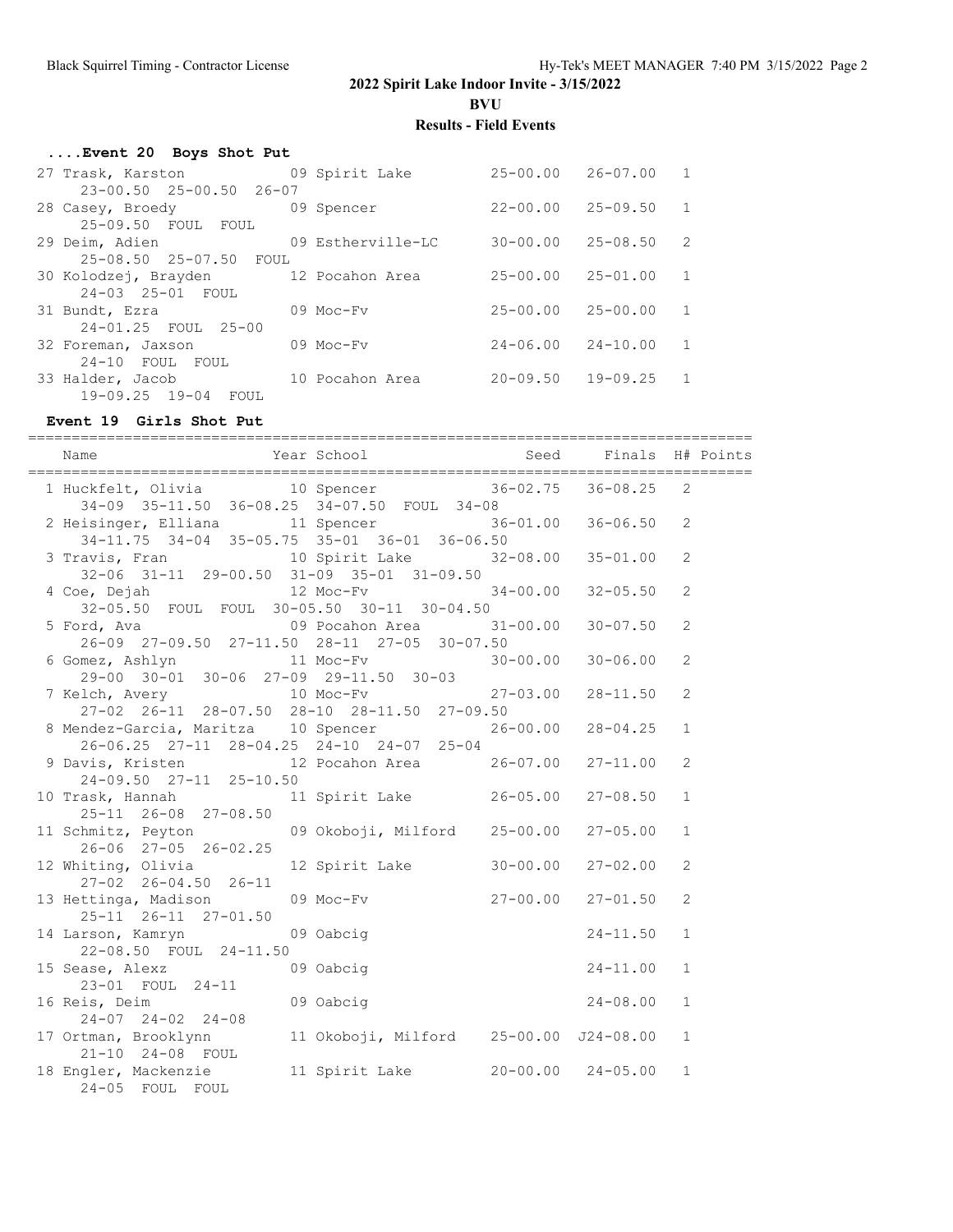**BVU**

## **Results - Field Events**

| Event 19 Girls Shot Put         |                |                             |          |
|---------------------------------|----------------|-----------------------------|----------|
| 19 Bunch, Emma                  | $09$ Moc-Fy    | $23 - 06.50$ 1              |          |
| 22-10 FOUL 23-06.50             |                |                             |          |
| 20 Meis-De Weerd, Ava 69 Moc-Fv |                | $21 - 03.00$ $22 - 09.50$ 1 |          |
| $22 - 06.50$ $22 - 09.50$ FOUL  |                |                             |          |
| 21 Jackson, Nevaeh              | 10 Moc-Fv      | $27 - 06.00$ $22 - 00.50$ 2 |          |
| $22 - 00.50$ FOUL $21 - 02$     |                |                             |          |
| 22 Watts, Emma                  | 09 Spirit Lake | $25 - 00.00$ $18 - 04.00$   | $\sim$ 1 |
| FOUL 18-02 18-04                |                |                             |          |

## **Event 23 Girls Long Jump**

| Year School Seed Finals Points<br>Name                                                                               |      |  |
|----------------------------------------------------------------------------------------------------------------------|------|--|
| 1 Huss, Tierney 10 Moc-Fv 15-09.00 15-06.25<br>FOUL FOUL 15-01 15-06.25                                              |      |  |
| 2 Johnson, Jaelyn 12 Spencer 14-10.00 15-02.00<br>15-00 15-02 FOUL 15-00.50                                          |      |  |
| 3 Henrickson, Emma 11 Spirit Lake 15-10.00 J15-02.00<br>15-02 FOUL FOUL 14-08                                        |      |  |
| 4 Irwin, Maddy 69 Spirit Lake 14-00.00 14-10.25<br>$13-10.50$ $14-10.25$ $14-05$ $13-08$                             |      |  |
| 5 Scott, Abby<br>FOUL 14-08 FOUL 14-06<br>COUL 14-08 FOUL 14-06                                                      |      |  |
| 6 Lawson, Addie 10 Pocahon Area 13-00.00 14-05.25<br>14-05.25 FOUL 13-07.25 FOUL                                     |      |  |
| 7 Nonnemacher, Grace 10 Moc-Fv 16-00.00 14-04.00<br>FOUL FOUL 13-07.50 14-04                                         |      |  |
| 8 Pritchard, Charlotte 10 Spirit Lake 15-00.00 14-03.75<br>FOUL 14-03.25 12-11.50 14-03.75                           |      |  |
| 9 Davis, Amanda 69 Pocahon Area 15-00.00 14-03.00<br>14-03 FOUL 13-11.25 FOUL                                        |      |  |
| 10 Hamilton, Ivy 11 Spencer 14-04.50 13-10.25<br>FOUL FOUL FOUL 13-10.25                                             |      |  |
| 11 Winterrowd, Abby 10 Oabcig 14-00.00 13-09.50                                                                      |      |  |
| FOUL FOUL $1\overline{3} - 09.50$ FOUL<br>12 McEwen, Maggie $09$ Moc-Fv $14-00.00$ 13-07.00<br>13-05 13-07 FOUL FOUL |      |  |
| 13 Sutherland, Shaylee 09 Spencer 13-09.00 13-05.00<br>13-05 12-01.25 FOUL FOUL                                      |      |  |
| 14 Cleveringa, McKenna 10 Moc-Fv 13-06.00 13-01.50<br>FOUL 13-01.50 12-07 13-01                                      |      |  |
| -- Friedrichsen, Jadyn 09 Oabcig<br>FOUL FOUL FOUL FOUL                                                              | FOUL |  |

## **Event 24 Boys Long Jump**

| Name                                           | Year School       | Seed                        | Finals H# Points |
|------------------------------------------------|-------------------|-----------------------------|------------------|
| 1 Sandman, Logan<br>19-02 FOUL 19-01.50 19-05  | 10 Spirit Lake    | $18 - 00.00$ $19 - 05.00$ 2 |                  |
| 2 Connelly, Dominic<br>18-09 17-08 17-11 FOUL  | 12 Pocahon Area   | $18 - 06.00$ $18 - 09.00$   | $\overline{2}$   |
| 3 Swanson, Aiden<br>18-05.75 18-04 18-06 17-10 | 10 Estherville-LC | $20 - 00.00$ $18 - 06.00$ 2 |                  |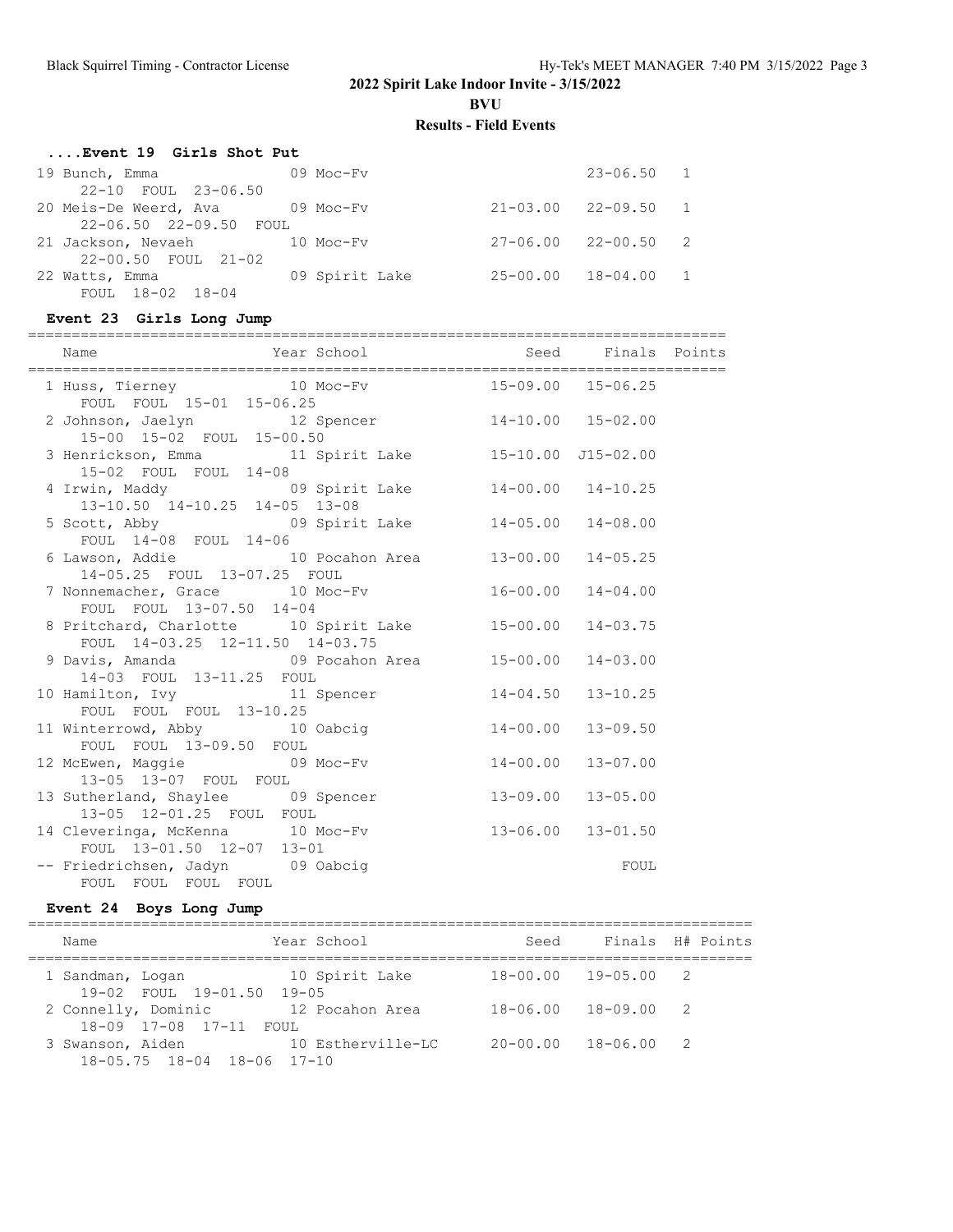**BVU**

## **Results - Field Events**

| Event 24 Boys Long Jump                                                                   |                           |                 |                |
|-------------------------------------------------------------------------------------------|---------------------------|-----------------|----------------|
| 4 Schlachter, Ethan 11 Okoboji, Milford 18-00.00 18-05.50 2<br>18-02 18-05.50 17-11 17-00 |                           |                 |                |
| 5 Berends, Jack 09 Spencer 17-05.00 18-04.00 2<br>17-04 17-10 18-04 18-01.50              |                           |                 |                |
| 6 Leonard, Ryan 10 Estherville-LC 20-00.00 17-11.50 2<br>FOUL FOUL 17-11.50 FOUL          |                           |                 |                |
| 7 Behrendsen, Ethan 10 Oabcig<br>FOUL FOUL 17-08.50 17-04                                 | $18 - 00.00$              | $17 - 08.50$    | $\overline{2}$ |
| 8 Jeltema, Luke 12 Moc-Fv 16-10.00 17-02.00<br>16-06.50 15-09 16-08 17-02                 |                           |                 | $\mathbf{1}$   |
| 9 Theesfeld, Braden 11 Spirit Lake 18-00.00 17-00.50<br>FOUL FOUL FOUL 17-00.50           |                           |                 | 2              |
| 10 Lundt, Kaden 1994 1995 1996 1997 1998 Spirit Lake<br>FOUL 16-02 16-09 16-06            |                           | $16 - 09.00$    | $\mathbf{1}$   |
| 11 Graves, Will 10 Spirit Lake 18-00.00 16-03.00<br>14-00 16-01.50 15-11 16-03            |                           |                 | 2              |
| 12 Holmes, Willie $09$ Okoboji, Milford 16-00.00 15-09.00<br>15-09 FOUL 15-03 FOUL        |                           |                 | 1              |
| 13 Elser, Lucas 09 Spencer<br>FOUL 14-10 14-08 15-07                                      | $15 - 05.00$              | $15 - 07.00$    | $\mathbf{1}$   |
| 14 Pineda, Andrew 11 Pocahon Area 16-05.00<br>FOUL FOUL 15-00 FOUL                        |                           | $15 - 00.00$    | $\mathbf{1}$   |
| 15 Schmitz, Jackson 09 Moc-Fv<br>FOUL FOUL 14-10 14-05                                    | $15 - 06.00$              | $14 - 10.00$    | $\mathbf{1}$   |
| 16 Schmitz, Dominic 09 Moc-Fv<br>14-07.25 FOUL 14-08.50 FOUL                              | $15 - 08.00$              | $14 - 08.50$    | $\mathbf{1}$   |
| 17 Raasch, Tyler 19 Oabcig<br>14-00 14-03 FOUL FOUL                                       | $16 - 05.00$ $14 - 03.00$ |                 | $\mathbf{1}$   |
| 13-06 FOUL FOUL FOUL                                                                      |                           |                 | $\mathbf{1}$   |
| -- Vote, Ike 11 Pocahon Area 15-05.00 FOUL<br>FOUL FOUL FOUL FOUL                         |                           |                 | $\mathbf{1}$   |
|                                                                                           |                           | 17-06.00 FOUL 2 |                |

## **Event 29 Girls High Jump**

| Year School<br>Seed Finals Points<br>Name<br>1 Niemeier, Kendal 69 Spirit Lake<br>$4 - 08.00$ $4 - 10.00$<br>$4-02$ $4-04$ $4-06$ $4-08$ $4-10$ $5-00$<br>O XO XO<br>$\bigcirc$<br>O XXX<br>2 Leusink, Brooklyn 12 Moc-Fv<br>$5-00.00$ $J4-10.00$<br>$4-02$ $4-04$ $4-06$ $4-08$ $4-10$ $5-00$<br>O O O XO XXX<br>$\bigcirc$<br>3 Hackbarth, Emma 12 Spirit Lake<br>$4-10.00$ $4-08.00$<br>$4-02$ $4-04$ $4-06$ $4-08$ $4-10$<br>O O O O XXX<br>$5 - 00.00$ $4 - 06.00$<br>4 Lawson, Addie 10 Pocahon Area<br>$4-02$ $4-04$ $4-06$ $4-08$<br>PPP O XXO XXX<br>$4-00.00$ $4-06.00$<br>09 Moc-Fy<br>4 Gilmore, Zoey<br>$4-02$ $4-04$ $4-06$ $4-08$ |  |  |  |
|--------------------------------------------------------------------------------------------------------------------------------------------------------------------------------------------------------------------------------------------------------------------------------------------------------------------------------------------------------------------------------------------------------------------------------------------------------------------------------------------------------------------------------------------------------------------------------------------------------------------------------------------------|--|--|--|
|                                                                                                                                                                                                                                                                                                                                                                                                                                                                                                                                                                                                                                                  |  |  |  |
|                                                                                                                                                                                                                                                                                                                                                                                                                                                                                                                                                                                                                                                  |  |  |  |
|                                                                                                                                                                                                                                                                                                                                                                                                                                                                                                                                                                                                                                                  |  |  |  |
|                                                                                                                                                                                                                                                                                                                                                                                                                                                                                                                                                                                                                                                  |  |  |  |
|                                                                                                                                                                                                                                                                                                                                                                                                                                                                                                                                                                                                                                                  |  |  |  |
| $\Omega$<br>O XXO<br>XXX                                                                                                                                                                                                                                                                                                                                                                                                                                                                                                                                                                                                                         |  |  |  |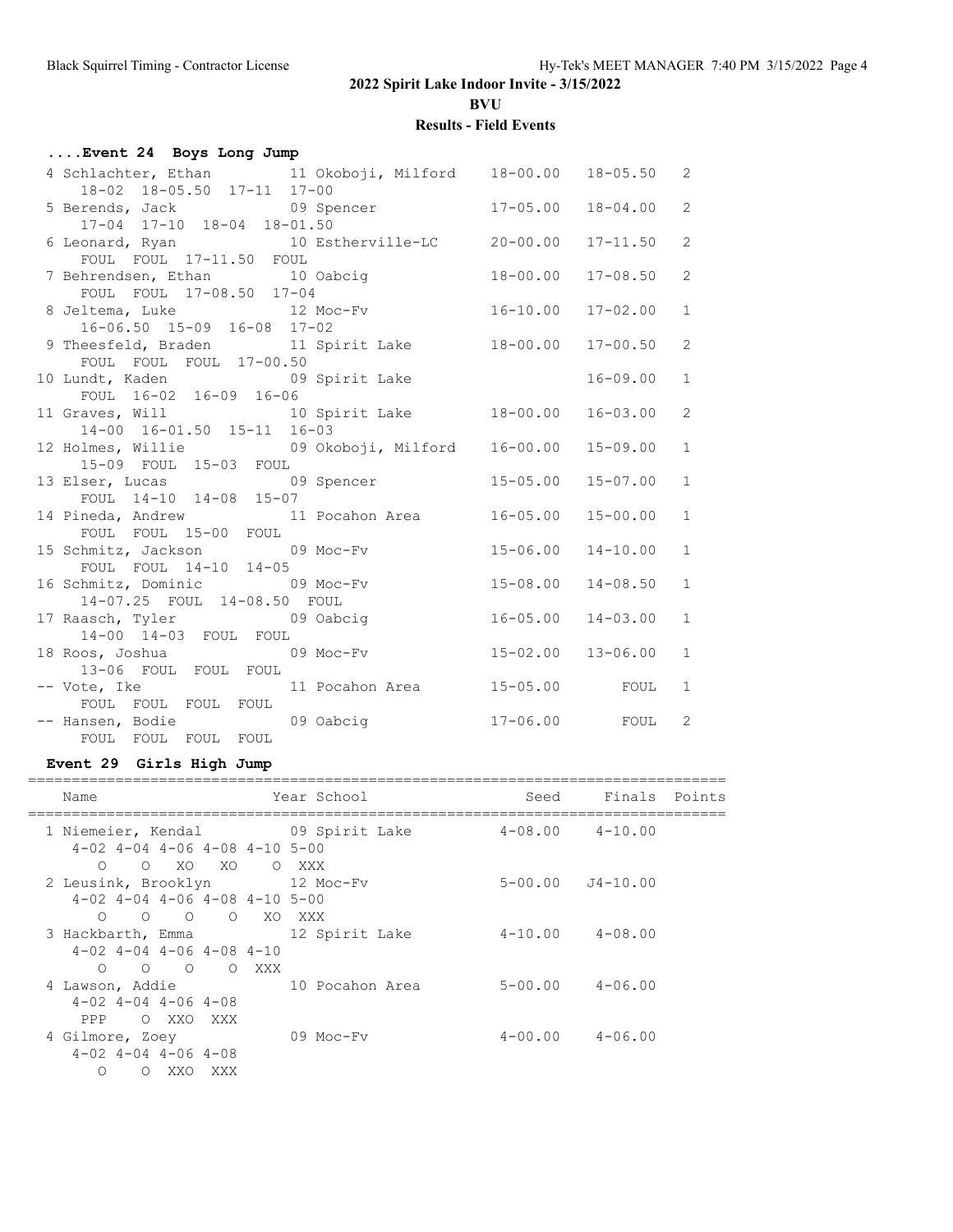**BVU**

## **Results - Field Events**

| Event 29 Girls High Jump                                  |                 |                                     |  |
|-----------------------------------------------------------|-----------------|-------------------------------------|--|
| 4 Morony, Maddie<br>$4-02$ $4-04$ $4-06$ $4-08$           | 12 Spencer      | $4 - 06.00$ $4 - 06.00$             |  |
| O OXXOXXX<br>7 Stoll, Ella<br>$4 - 02$ $4 - 04$ $4 - 06$  |                 | 12 Okoboji, Milford 4-06.00 4-04.00 |  |
| O O XXX<br>8 Roeder, Jaiden<br>$4 - 02$ $4 - 04$ $4 - 06$ | 09 Oabcig       | $J4 - 04.00$                        |  |
| XO OXXX<br>8 Koenig, Khia<br>$4 - 02$ $4 - 04$ $4 - 06$   | 09 Spencer      | $4-04.00$ $J4-04.00$                |  |
| XO<br>O XXX<br>10 Melohn, Paige<br>$4 - 02$ $4 - 04$      | 11 Pocahon Area | $4 - 06.00$ $4 - 02.00$             |  |
| O XXX<br>11 Hackbarth, Cassi<br>$4 - 02$ $4 - 04$         | 09 Spirit Lake  | $4 - 06.00$ $J4 - 02.00$            |  |
| XO XXX<br>-- Koedam, Eden<br>$4 - 02$                     | 09 Moc-Fv       | $4 - 02.00$<br>ΝH                   |  |
| XXX<br>-- Lundell, Ally<br>$4 - 02$                       | 09 Oabcig       | ΝH                                  |  |
| XXX<br>-- Jepsen, Sierra<br>$4 - 02$                      | 09 Oabcig       | NΗ                                  |  |
| XXX<br>-- Pritchard, Josilynn 09 Oabcig<br>$4 - 02$       |                 | NH                                  |  |
| XXX                                                       |                 |                                     |  |

## **Event 30 Boys High Jump**

| Name                                                    |            | Year School and the School                          | Seed Finals Points      |  |
|---------------------------------------------------------|------------|-----------------------------------------------------|-------------------------|--|
|                                                         |            | 1 Postma, Caleb 12 Okoboji, Milford 6-00.00 6-00.00 |                         |  |
|                                                         |            | 5-00 5-02 5-04 5-06 5-08 5-10 6-00 6-01             |                         |  |
|                                                         |            | PPP PPP 0 0 0 0 XO XXX                              |                         |  |
| 1 Van Kalsbeek, Jesse 10 Moc-Fv                         |            |                                                     | $5 - 08.00$ $6 - 00.00$ |  |
|                                                         |            | 5-00 5-02 5-04 5-06 5-08 5-10 6-00 6-01             |                         |  |
| $\begin{matrix} 0 & 0 & 0 & 0 & 0 & 0 & 0 \end{matrix}$ |            | XXX X                                               |                         |  |
| 3 Stecker, Dylan 69 Spirit Lake                         |            |                                                     | $5 - 10.00$             |  |
| 5-00 5-02 5-04 5-06 5-08 5-10 6-00                      |            |                                                     |                         |  |
| $\Omega$                                                |            | OOOOO XOXXX                                         |                         |  |
| 4 Pitts, Preston 09 Spencer                             |            |                                                     | $5 - 04.00$ $5 - 08.00$ |  |
| 5-00 5-02 5-04 5-06 5-08 5-10                           |            |                                                     |                         |  |
| 0 0 XO 0 0 XXX                                          |            |                                                     |                         |  |
| 5 Ramirez, Qam 69 Spencer                               |            |                                                     | $5 - 06.00$ $5 - 06.00$ |  |
| $5 - 00$ $5 - 02$ $5 - 04$ $5 - 06$ $5 - 08$            |            |                                                     |                         |  |
|                                                         |            |                                                     |                         |  |
| XO XXO<br>$\bigcap$                                     | O XXX      |                                                     |                         |  |
|                                                         |            | 6 White, Tate $09$ Estherville-LC 6-00.00 J5-06.00  |                         |  |
| $5 - 00$ $5 - 02$ $5 - 04$ $5 - 06$ $5 - 08$            |            |                                                     |                         |  |
| XO<br>$\Omega$<br>$\Omega$                              | XXO<br>XXX |                                                     |                         |  |